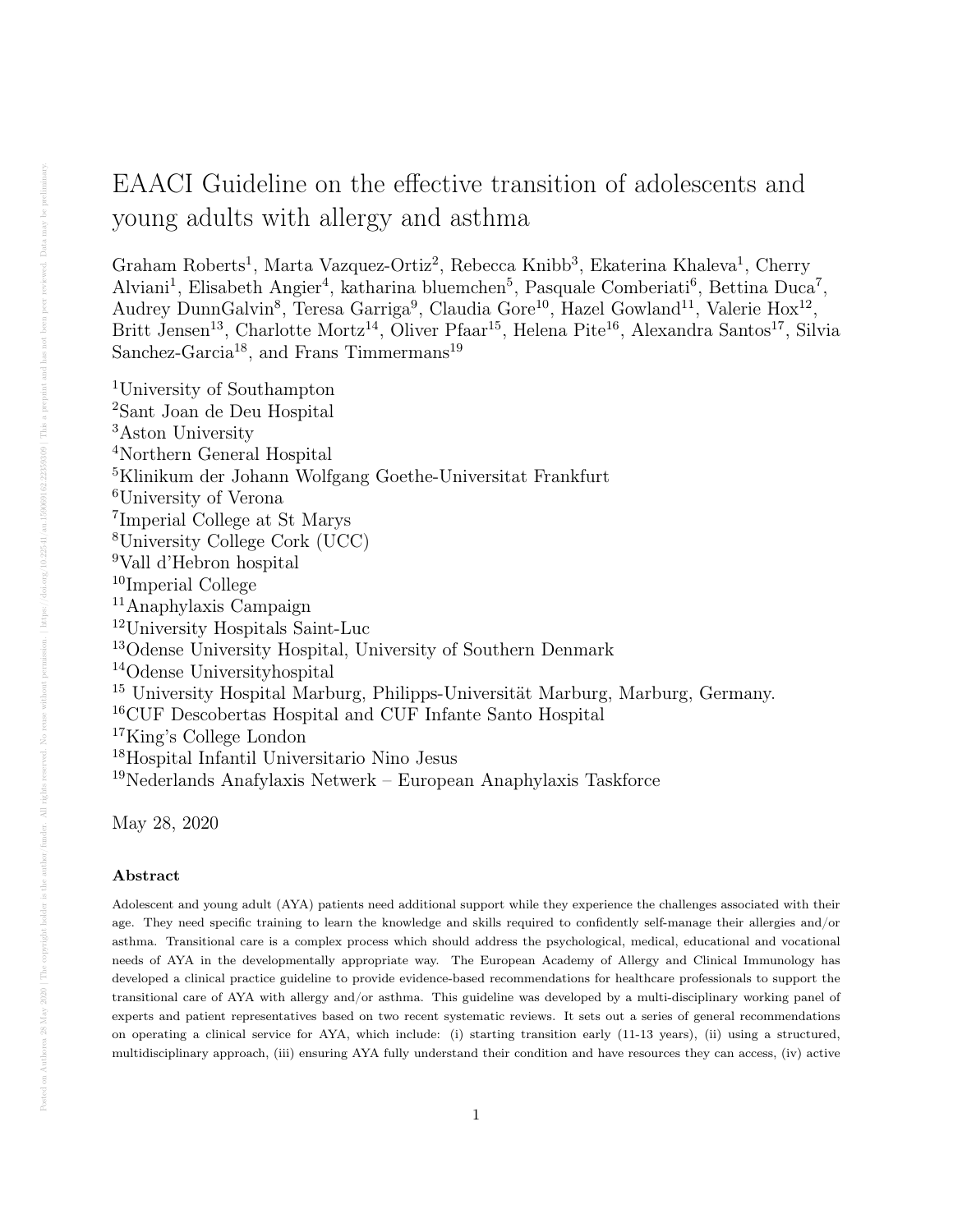monitoring of adherence and (v) discussing any implications for further education and work. Specific allergy and asthma transition recommendations include (i) simplifying medication regimes and using reminders; (ii) focusing on areas where AYA are not confident and involving peers in training AYA patients; (iii) identifying and managing psychological and socioeconomic issues impacting disease control and quality of life; (iv) enrolling the family in assisting AYA to undertake self-management and (v) encouraging AYA to let their friends know about their allergies and asthma. These recommendations may need to be adapted to fit into national healthcare systems.

#### Abbreviations

AGREE II - Appraisal of Guidelines for Research & Evaluation

AYA- Adolescent(s)and young adult(s)

CBT- Cognitive behavioural therapy

EAACI – European Academy of Allergy and Clinical Immunology

HCP- Healthcare professional(s)

HEADSS -Home, Education/ Employment, peer group, Activities, Drugs, Sexuality, Suicide/ depression) assessment

HRQL – health related quality of life

MI- Motivational interviewing

QOL- Quality of life

TF – Task Force

### INtroduction

Adolescents and young adults (AYA) represent a large group of patients with allergy and/or asthma. Their medical care is complicated by the biological and psychosocial changes that occur during adolescence. As AYA gain increasing autonomy, they also have to become more socially and financially independent, whilst their primary relationships switch from family to peer-based interactions. It is now acknowledged that these changes encompass a much longer period than previously thought<sup>1</sup>, continuing until around 25 years of age. For these reasons, this guideline focuses on the 11-25 year age group.

The challenges faced by adolescence and early adulthood impact both on the symptoms they experience and how these are managed; they also impact on how the symptoms and management are perceived and accepted. AYA may not fully understand the consequences of diseases. They may fail to take responsibility for self-management, leading to suboptimal adherence to treatment and other negative effects. This period of life is particularly challenging because it occurs when AYA undergo numerous life events linked with changes in education, work, travel and the establishment of more mature relationships. In addition, many AYA are transferred from paediatric to adult medical services, at the same time as they may experience a sense of loss and fear of the unknown which may lead to failure to follow up and more frequent hospitalizations.

Developmentally appropriate healthcare (DAH) recognizes the biopsychosocial developmental changes of AYA and the need to empower young people by embedding health education and health promotion in consultations. It is critical for AYA to acquire the knowledge, skills and confidence required to become independent, competent and expert adult patients. This process is known as transition (Box 1) and entails much more than the simple transfer of a patient from paediatric to adult care. The process of transition is also important when an allergy clinic caters for all age groups. If effectively learnt and utilized, constructive self-management skills will serve to support patients throughout their adult lives enabling them to achieve better health outcomes. We know from a recent European survey that healthcare professionals (HCP) find AYA to be a challenging group to manage.<sup>2</sup> To understand how to approach this age group, it is necessary to understand what is happening during adolescence.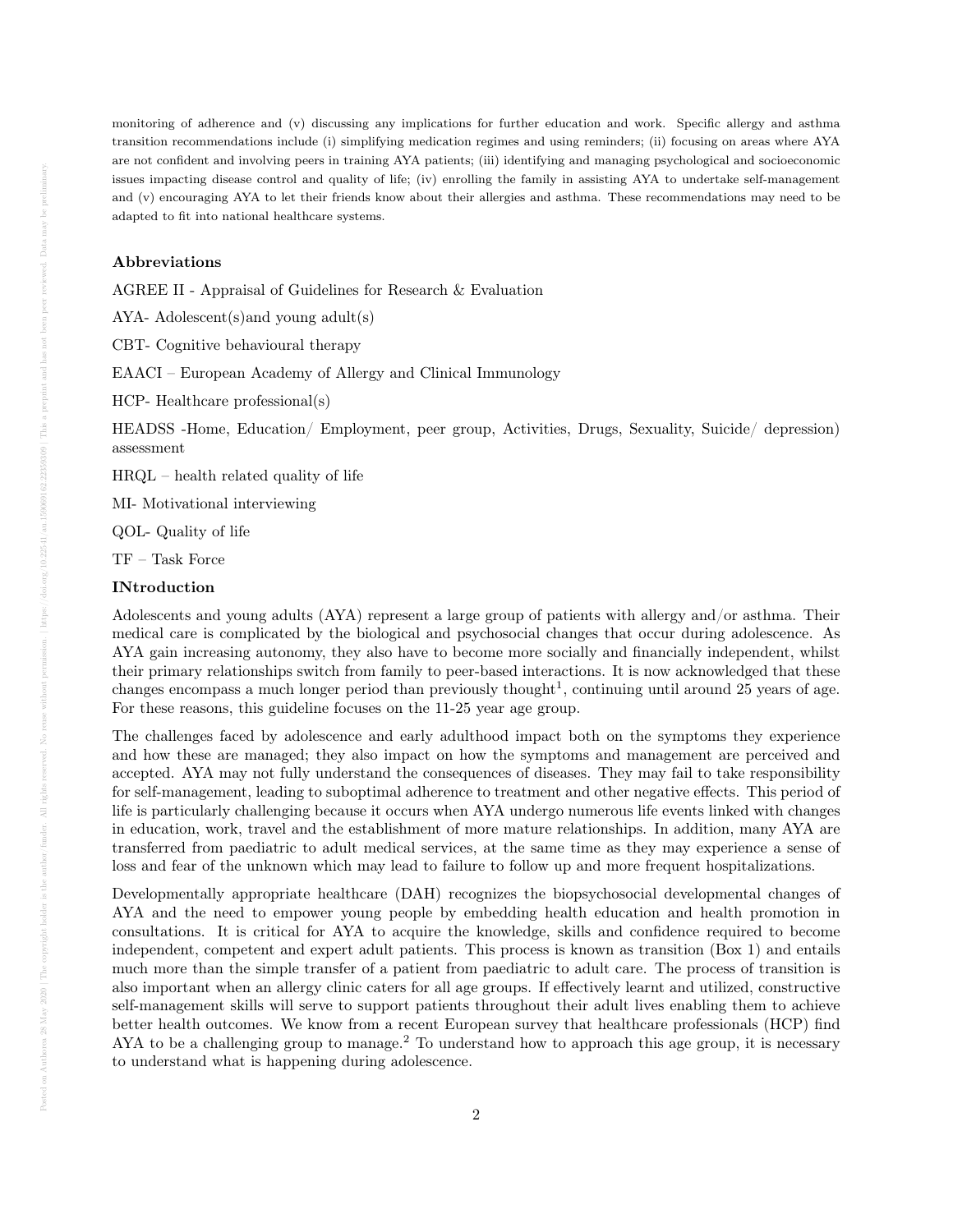#### What is happening during adolescence?

Changes in the brain underpin many changes during adolescence as both complex abstract thought and maturity in decision-making develop. Research in developmental psychology and neuroscience reveals that during adolescence there is an imbalance between systems supporting reactivity and regulation. Prefrontal areas are still developing until late adolescence  $(>18–21 \text{ years})$ , while hypersensitive reward systems have already evolved, creating a disparity between emotions and control. Behavioural economics has shown that risk-taking is not a simple process, and is not only affected by attitudes toward known risks but also by attitudes toward unknown or ambiguous situations, in which the likelihood of positive and negative outcomes are not known.<sup>6</sup> It is not that adolescents choose to engage in risks, but, rather, they are willing to gamble when they lack complete knowledge. When adolescents meaningfully understand a risky situation, they are even more risk-averse than adults.<sup>6</sup> In addition, adolescent decision-making typically occurs in busy environments that often involve complex motivations. Prominent motivations at this age, which can compete and conflict with one another, include maintaining status with peers, achieving goals in academic, athletic, or other areas, finding independence and maintaining harmony within the family.

### The guideline on the effective transition of adolescents and young adults

This guideline has been prepared by the European Academy of Allergy and Clinical Immunology's Task Force (TF) on Adolescents and Young Adults. It aims to assist HCP in transitioning 11-25 year age patients with asthma and other allergic conditions. In addition, the TF aims to identify gaps in knowledge and implementation, unmet needs and potential future perspectives. The primary audience for this guideline is clinical allergists (specialists and subspecialists), paediatricians, primary care workers, physicians from other related disciplines, nurses, dieticians, social workers and psychologists working across a range of primary, secondary, and tertiary care settings. Healthcare managers, research funding bodies and health policy makers may also find this guideline useful. The development of the guideline has been informed by two formal systematic reviews<sup>7,8</sup> with systematic review principles being used to identify additional evidence, where necessary. The guideline does not intend to provide advice about the management of individual allergic conditions in AYA. A separate manuscript will provide practical advice on how to implement these transition recommendations into everyday clinical practice and give examples about how to organize a transition clinic and optimise service delivery.

# METHODOLOGY

This guideline was generated using the principles of the Guidelines International Network using the Appraisal of Guidelines for Research & Evaluation (AGREE II) approach  $9,10$  (see online supplement – appendix 1). The process started in January 2018 with a web-based discussion about the process and the key clinical areas to address, followed by face-to-face meetings and regular web conferences in which HCP and lay representatives participated.

### Ensuring appropriate stakeholder involvement

Members of the EAACI TF on Adolescents and Young Adults from 10 European countries represented a range of disciplinary and clinical backgrounds, including allergists (specialists and subspecialists), paediatricians, psychologists, primary care, dermatologists, otolaryngologists, nurses and patient organization representatives. Additionally, a survey of stakeholders was undertaken in June 2019 to understand how adolescents and young adults are currently managed and the challenges faced by their HCP.<sup>2</sup>

# Systematic reviews of the evidence

Three key questions were addressed: (i) What are the challenges and specific needs of adolescents and young adults with allergic conditions, including asthma, food allergy and anaphylaxis, allergic rhino-conjunctivitis, atopic dermatitis, chronic urticaria, allergic gastrointestinal disease, as well as those with complex multisystem allergic disease? (ii) What specific strategies have proven useful to improve self-management and wellbeing in this population? (iii) What generic approaches are helpful when managing adolescents and young adults? The first two were pursued through two formal systematic reviews (SRs) of the evidence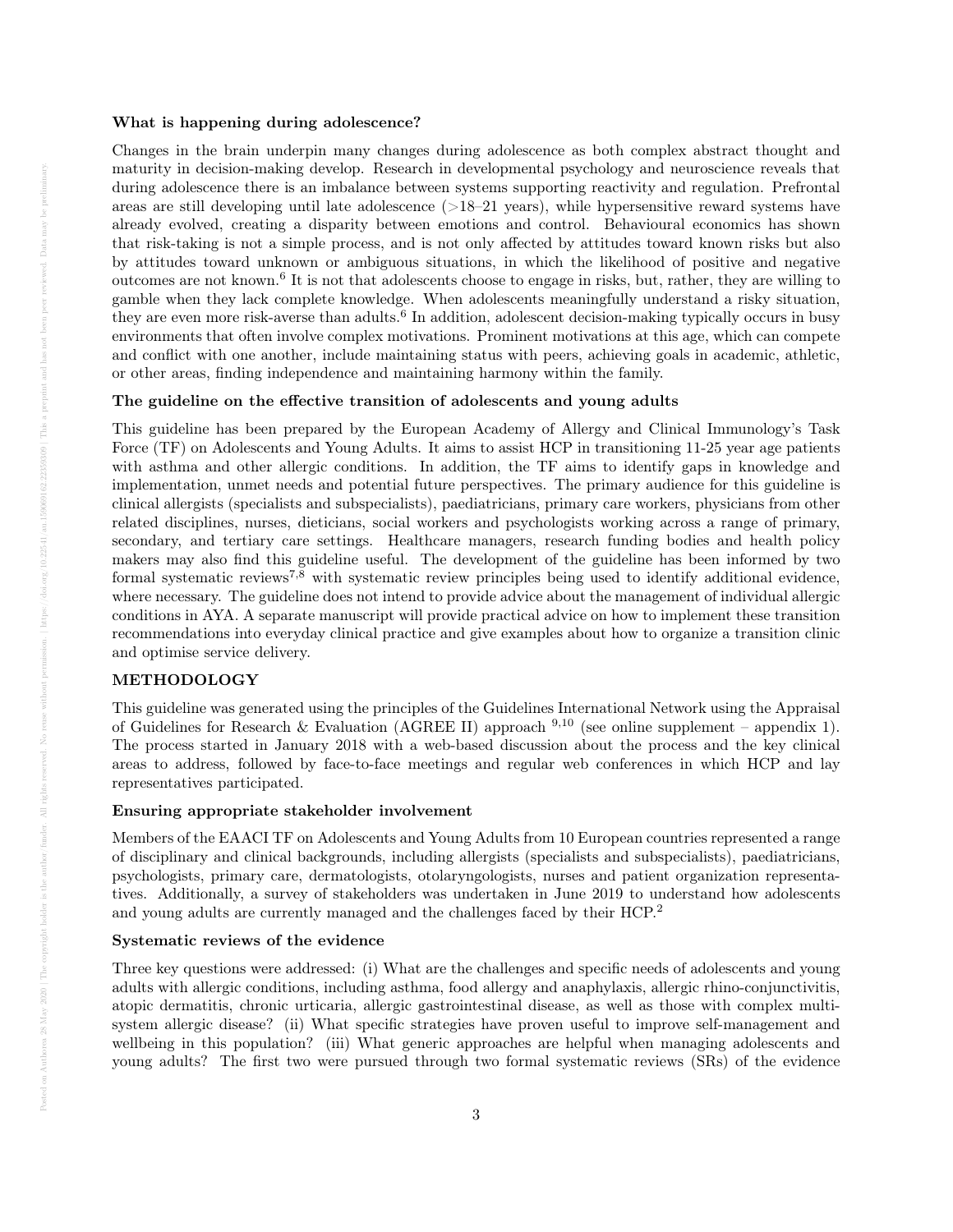with a cut-off date of February 10, 2019.<sup>7,8</sup> The final question was assessed by a SR of the evidence-based adolescent and young adult guidelines from the last 5 years with a cut-off date of June 21, 2019. Individual studies from these guidelines were accessed to determine level of evidence and grade of recommendation. The TF members continued to track evidence published after our systematic review cut-off date and, where relevant, studies were considered by the TF chairs.

### Formulating recommendations

The TF members graded the strength and consistency of the key findings from the SRs.<sup>7,8</sup> These were used to formulate evidence-based recommendations for clinical care based on the relative balance between potential benefits, side effects and risks.<sup>11</sup> (Box 2). This involved formulating clear recommendations with the strength of evidence underpinning each recommendation while phrasing was according to the grade of recommendation (Box 2). For many recommendations in the generic section, there was only level V evidence available (Grade D), therefore, 'may be considered' is used. To ensure that these recommendations were robust, a modified Delphi approach was used to achieve consensus within the TF (see online supplement).

The TF aimed to minimize bias at every step. TF members identified the resource implications of implementing the recommendations, barriers, facilitators, potential approaches to the implementation of each recommendation and suggested audit criteria to help with assessing organizational compliance.

#### Peer review and public comment

The draft guideline was externally peer-reviewed by invited experts from a range of professional backgrounds. The draft was also made available on public domain on the EAACI web site for a 3-week period in February to March 2020 to allow a broader array of stakeholders to comment. All feedback was considered by the TF members and, where appropriate, revisions were made. Further feedback should be addressed to the corresponding author. Additionally, AYA and their parents/carers were invited to consider the importance that they attached to each draft recommendation during the development of the guideline (for further details see online supplement). All recommendations achieved a median of important or very important in both groups.

### Identification of evidence gaps

The process of developing this guideline has identified a number of evidence gaps which were prioritized (Table 8).

### Editorial independence and managing conflict of interests

This guideline was funded and supported by EAACI. The funder did not have any influence on the guideline production process, on its contents or on the decision to publish. TF members' conflicts of interest were declared and taken into account by the TF chairs as recommendations were formulated.

### Updating the Guideline

EAACI plans to update this guideline in 2025 unless there are important advances before then.

### General transition (Table 1)

Eight guidelines focusing on the transition of AYA with juvenile-onset rheumatic arthritis<sup>12,13</sup>, coeliac disease<sup>14</sup>, gastroenterological conditions<sup>15,16</sup>, liver diseases<sup>17</sup>, young people using health or social care services<sup>18</sup> and AYA with special health care needs<sup>19</sup> were identified from the last five years. Most of the evidence stemmed from expert opinion derived from clinical experience or qualitative studies reviewed systematically; very few randomized controlled trials were referenced.

### Starting transition

Preparation for transition may be considered from early adolescence (11-13 years) in accordance with the patient's developmental stage (Grade D).13-19 This will allow AYA to gradually acquire new knowledge about their disease and develop self-management skills, allowing them to take increasing responsibility for their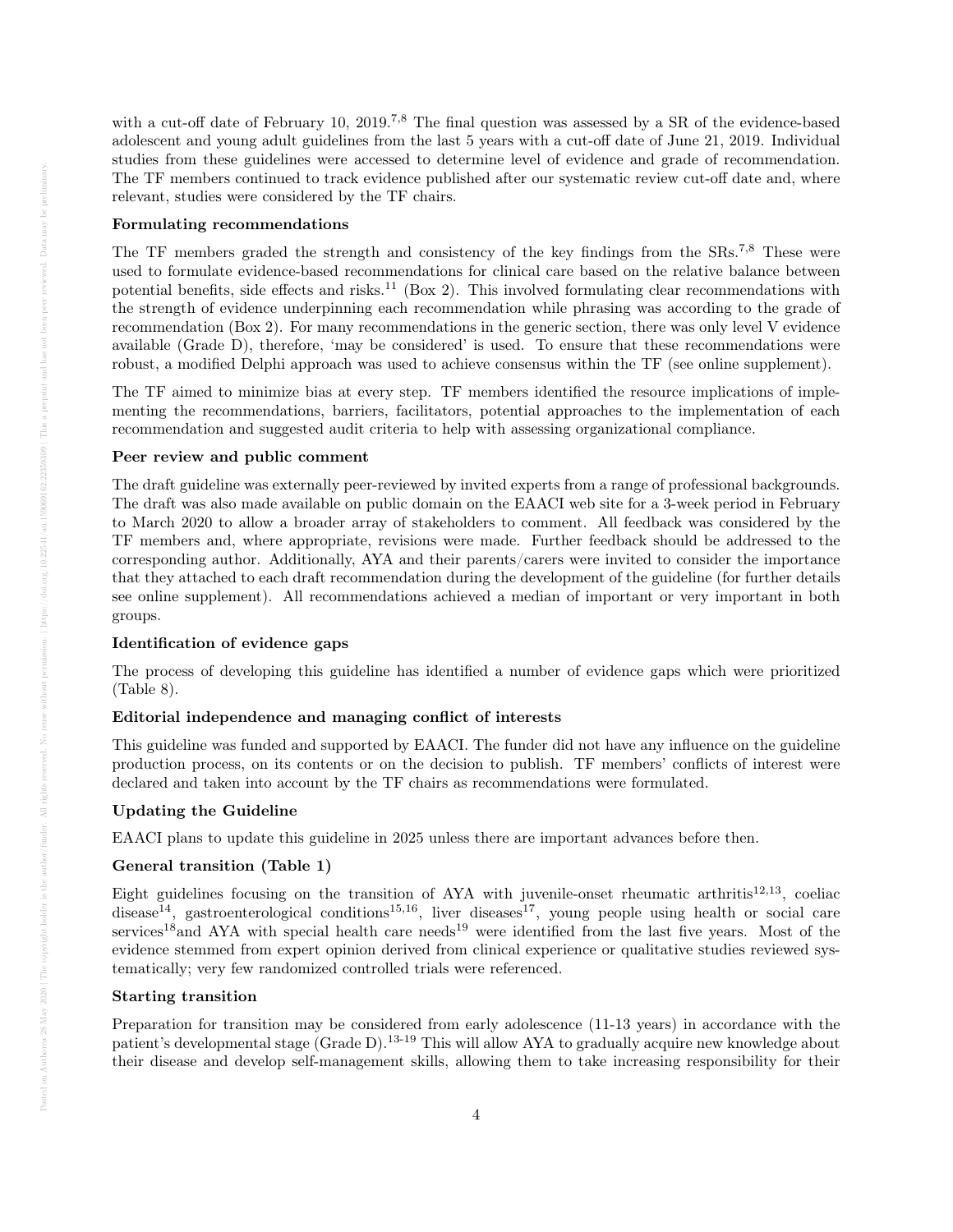medical care. It is generally agreed that the optimal timing for initiation of the transition process cannot be based on chronological age. An individualised, flexible approach is required. The following factors might be considered by HCPs to determine the ideal age to start the transition process: mental and physical development, disease activity, health literacy, adherence to treatment, autonomy in disease management, family's socioeconomic circumstances and school format (due to increased patient responsibility as move up the schooling system).

Transition readiness questionnaires are tools which consist of a list of desirable skills and educational targets that AYA should ideally meet before transfer to adult care.<sup>13,15,17,19</sup> There is a lack of validated readiness assessment tools for AYA with allergy and/or asthma but several generic tools are available such as Transition Readiness Assessment Questionnaire<sup>20</sup>, "Ready, Steady, Go"<sup>21</sup> and TR(x)ANSITION Scale<sup>22</sup>. HCP may consider using one throughout the transition process to track progress and identify areas where AYA need more help to build knowledge and understanding, autonomy and self-management skills (Grade D).

#### Involving the AYA, family and other HCP

Collaboration and engagement of all stakeholders are essential for a successful and smooth transition process. Transition can be complex and more difficult in patients with multiple allergic diseases. It is important that the family are involved in supporting AYA self-management, thereby encouraging independence. During the transition process, HCPs may consider helping AYA (with their parents/caregivers) to understand their allergy and asthma, possible complications, treatment rationale (including medication name, dosing, possible side effects), effective management strategies and how to recognize higher risk symptoms (Grade D).12,15,16,18,19 Important skills for AYA to learn are how to make appointments, identify when and whom to contact in case of relapse, how to negotiate and understand the transition process and how to access the support available. AYA should ideally be offered portable, accessible information in the form of leaflets, web-pages, or audio for AYA to foster inclusivity and address diverse needs. It may be also helpful for AYA to have their own personal transition plan, developed together with a HCP and written in a form of a 'roadmap' towards agreed short and long term goals and desired outcomes for transition. As adolescents are generally characterized by low levels of adherence, HCP may consider monitoring this more closely during the transition process (Grade D).<sup>12,14-17</sup> It has been shown that AYA are more likely to follow treatment plans and attend adult service medical appointments when they have a good knowledge of their disease and the reasons for treatment<sup>23,24</sup> and good family support.<sup>25</sup>

### Wider aspects to consider

Another important aspect that HCP may consider covering during the transition process is developing skills related to self-management of allergy and/or asthma, within current and potential future education or work (Grade D).12,15,18,19 Other areas for discussion may be life skills, future health concerns, educational and employment goals, independent living and housing options, financial needs, psychosocial aspects, mental health, drugs and alcohol, healthy sexuality and reproduction. HEADSS (Home, Education/ Employment, peer group, Activities, Drugs, Sexuality, Suicide/ depression) assessment is a helpful framework for such discussions.<sup>26</sup> Apart from medical appointments, other options for communication between HCP and AYA such as phone calls, web-based or mobile technologies, can be recommended to improve the effectiveness of the transition process (Grade B).<sup>15,17,18</sup>

# Integrated regional approach involving paediatric and adult services

For optimal outcomes, a structured, multidisciplinary transition programme with a shared regional or network protocol developed by HCP, AYA, and parents/carers may be considered (Grade D).12,13,15,17-19 This could include age-appropriate written information. Several guidelines have suggested that regular meetings may be considered between paediatric and adult HCP improve the effectiveness of the transition programme (Grade  $D^{16,17}$  If transfer to another clinical service is required, it would be helpful for the AYA to have had a recent comprehensive review of allergic conditions to optimize their management plan and generate an up to date transition report. This would cover the AYA's medical history, treatments, emergency care plan, followup, comorbidities and any other relevant information. Furthermore, an integrated transition programme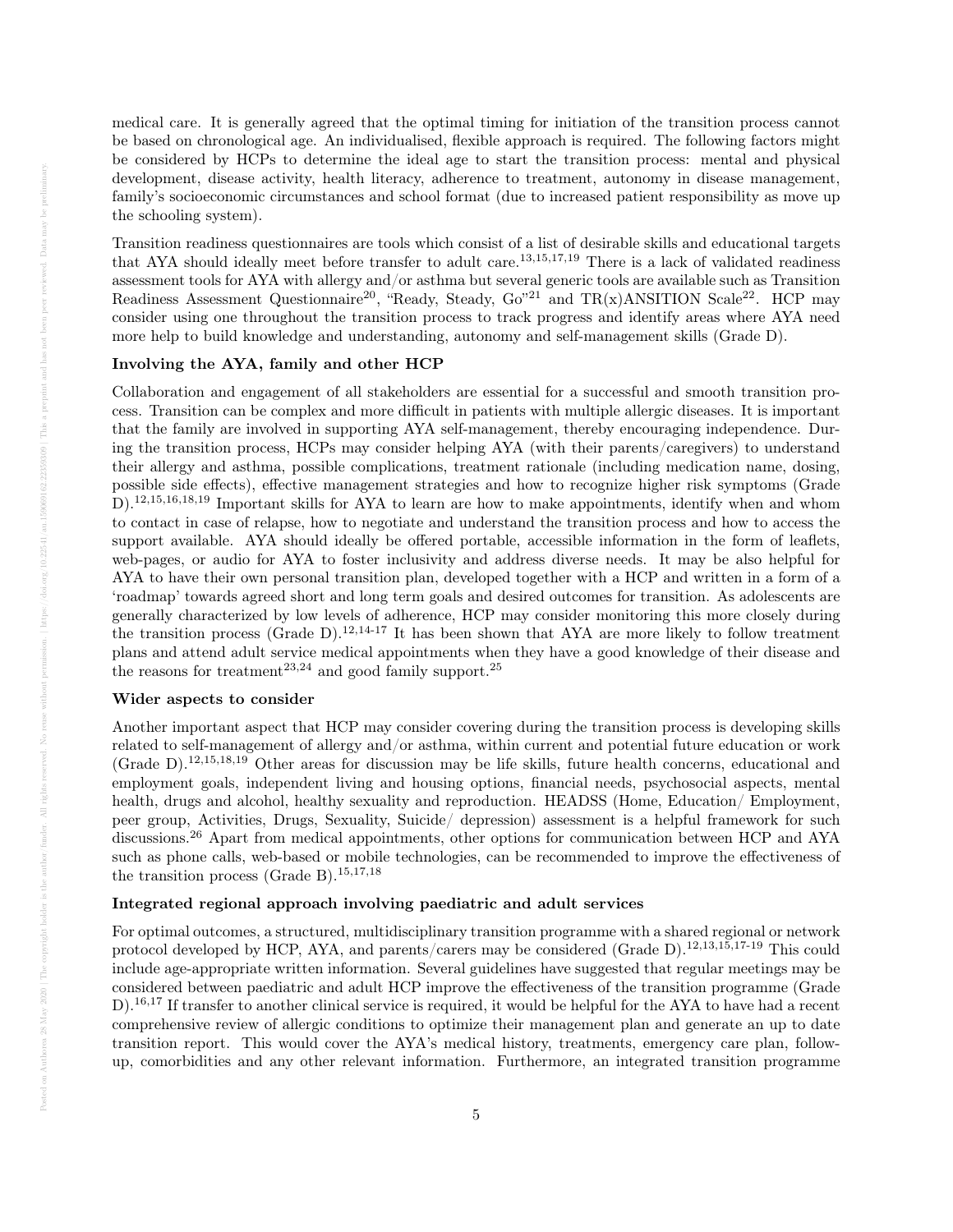would be helpful with input from paediatric and adult providers and primary care, ideally as part of the well-coordinated multidisciplinary team. This may be considered to include a period of overlap between these services to help build relationships and establish effective adult care and management (Grade D).<sup>12-19</sup> Feedback from the adult to the paediatric clinic and primary care about AYA's attendance, circumstances and any changes in management is essential for continuity of the medical care and flow of information between all HCPs involved in the individual's care.

### Training and audit

To achieve a good transition pathway, HCPs may need training to help them understand the developmental aspects of AYAs, the transition process, and how to engage AYA in behavioural change (Grade C).<sup>12,13,19</sup> It may be useful to have a lead HCP to coordinate the transition process and training as well as being the contact person for AYA and parents/carers. Lastly, regular audit of a transition service may be recommended to assess key performance indicators and improve service provision (Grade C).<sup>15,18,19</sup> Audits should involve AYAs and families, policy and decision makers, administrators, researchers, HCPs and government agencies.

|        | Table 1. Generic recommendations for adolescents and young adults with allergy and/or |  |  |  |  |
|--------|---------------------------------------------------------------------------------------|--|--|--|--|
| asthma |                                                                                       |  |  |  |  |

| Generic recommendations<br>(Grade, Evidence level)                                                                                                                                                                                  | Other considerations                                                                                                                                                                                                                                                                                                                                                                                                                                                                                                                     | References*                                                                                                                                                      |
|-------------------------------------------------------------------------------------------------------------------------------------------------------------------------------------------------------------------------------------|------------------------------------------------------------------------------------------------------------------------------------------------------------------------------------------------------------------------------------------------------------------------------------------------------------------------------------------------------------------------------------------------------------------------------------------------------------------------------------------------------------------------------------------|------------------------------------------------------------------------------------------------------------------------------------------------------------------|
| Preparation for transition<br>may be considered from<br>early adolescence (11-13<br>years) in accordance with<br>the patient's developmental<br>stage $(D, IV-V)$                                                                   | HCP may want to consider the<br>following when deciding when<br>to start the transition process:<br>mental and physical<br>development, disease activity,<br>health literacy, adherence to<br>treatment, autonomy in disease<br>management, family's<br>socioeconomic circumstances<br>and school format.                                                                                                                                                                                                                                | Foster <sup>13</sup> ; Elli <sup>16</sup> ; CAPHC <sup>19</sup> ;<br>Vajro <sup>17</sup> ; NICE <sup>18</sup> ; Brooks <sup>15</sup> ;<br>Ludvigsson $2016^{14}$ |
| For a transition model to be<br>effective, the following may<br>be considered for inclusion:<br>- the use of a structured,<br>multidisciplinary transition<br>programme within the<br>$\text{clinic/healthcare unit (D, }$<br>$I-V$ | For a transition model to be<br>effective, the following may<br>be considered for inclusion:<br>Shared regional protocol agreed<br>with HCP, AYA, parents/careers,<br>HCP and regularly updated at<br>least every 5 years. This could<br>include age-appropriate written<br>information and structured<br>transition communication/reports<br>between all paediatric and adult<br>HCP. It may be helpful to have a<br>lead person to coordinate the<br>transition process and be a<br>contact person for HCP, AYA and<br>parents/carers. | Calvo, $2015^{12}$ ; Foster, $2016^{13}$ ;<br>Brooks <sup>15</sup> ; CAPHC <sup>19</sup> ; NICE <sup>18</sup> ,<br>$\mathrm{Vajro}^{17}$                         |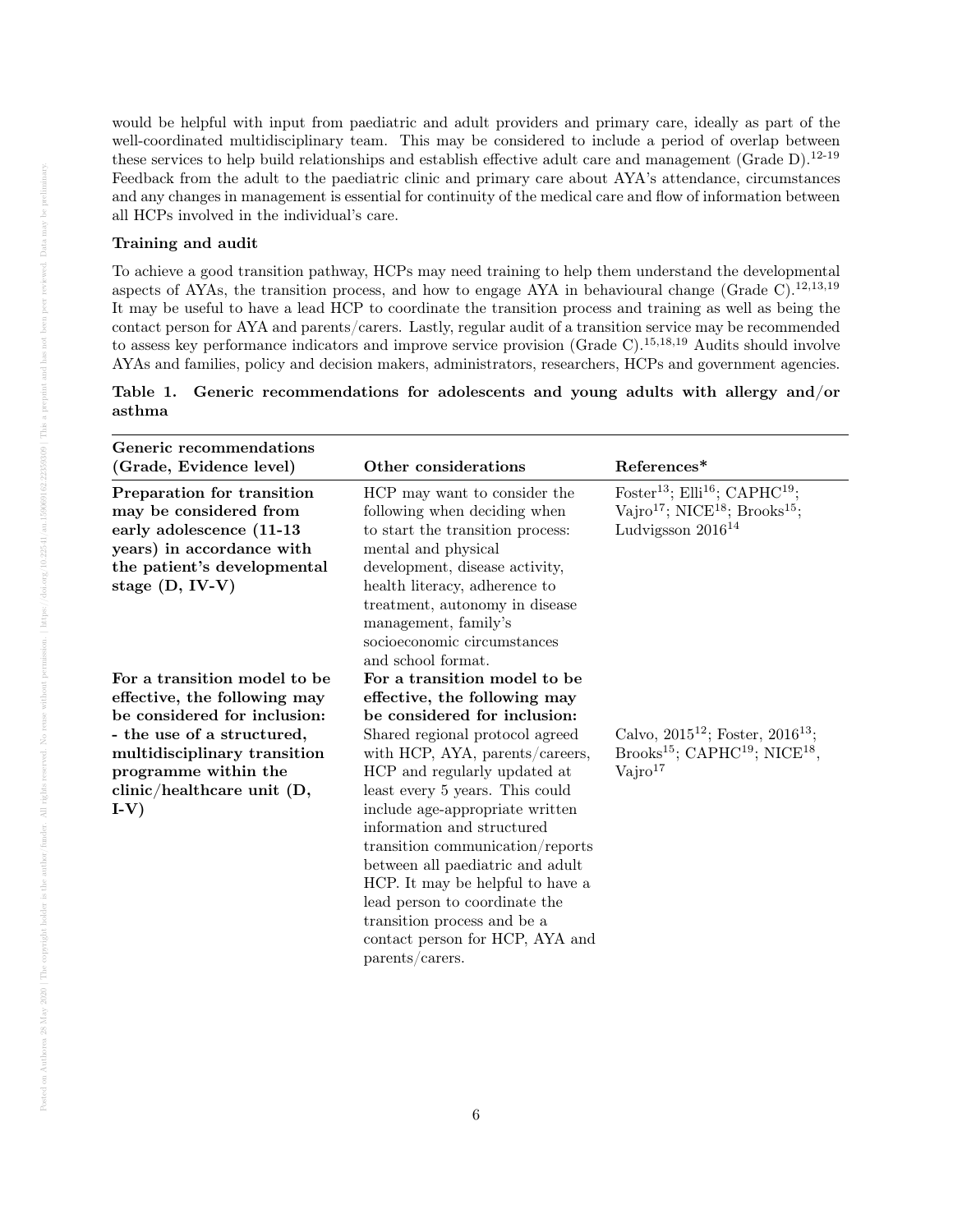| Generic recommendations<br>(Grade, Evidence level)                                                                                                                                                                          | Other considerations                                                                                                                                                                                                                                                                                                                                                                                                                                                                                                                                     | References*                                                                                                         |
|-----------------------------------------------------------------------------------------------------------------------------------------------------------------------------------------------------------------------------|----------------------------------------------------------------------------------------------------------------------------------------------------------------------------------------------------------------------------------------------------------------------------------------------------------------------------------------------------------------------------------------------------------------------------------------------------------------------------------------------------------------------------------------------------------|---------------------------------------------------------------------------------------------------------------------|
| - informing AYA and<br>parents/caregivers about<br>allergy and/or asthma as well<br>as the transition processes<br>and the support available in a<br>form that is appropriate for<br>their developmental stage (D,<br>$I-V$ | HCP may want to consider<br>including the following<br>information: purpose of transfer<br>to an adult setting and what to<br>expect when they come there;<br>location of available adult centres,<br>disease characteristics, treatments<br>(including side effects), how to<br>recognize alarm symptom, how to<br>assist AYAs to take on their own<br>care and support available. Ideas<br>for formats: leaflets, web-page,<br>audio for AYA with disabilities. It<br>may be helpful for AYA to have<br>their own personal transition<br>$plan17,19$ . | Brooks <sup>15</sup> ; Calvo <sup>12</sup> ; Elli <sup>16</sup> ;<br>$\text{CAPHC}^{19}$ ; NICE <sup>18</sup>       |
| - a checklist of skills and<br>knowledge to assess AYA<br>readiness for transition (D,<br>$I-V$                                                                                                                             | Tools can be used several times<br>throughout the transition process<br>in order to identify which areas of<br>AYA self-management and<br>well-being need to be addressed<br>and improved. There are no<br>specific allergy and asthma tools<br>but generic ones are available:<br><b>Transition Readiness Assessment</b><br>Questionnaire <sup>20</sup> , "Ready, Steady,<br>$Go''^{21}$ and TR(x)ANSITION<br>Scale $^{22}$ .                                                                                                                           | CAPHC <sup>19</sup> ; Vajro <sup>17</sup> ; Brooks <sup>15</sup> ;<br>Foster <sup>13</sup>                          |
| - active monitoring of<br>adherence to treatment<br>through the transition<br>process $(D, I-V)$                                                                                                                            | Adherence may benefit from<br>targeted specific educational and<br>organisational interventions, e.g.<br>more frequent appointments <sup>15</sup> ,<br>repeated education. A good open<br>dialogue and communication is<br>important. AYA with "new onset"<br>of a disease will have minimal<br>prior experience and so need more<br>input.                                                                                                                                                                                                              | Calvo <sup>12</sup> ; Brooks <sup>15</sup> ; Vajro <sup>17</sup> ;<br>Ludvigsson <sup>14</sup> ; Elli <sup>16</sup> |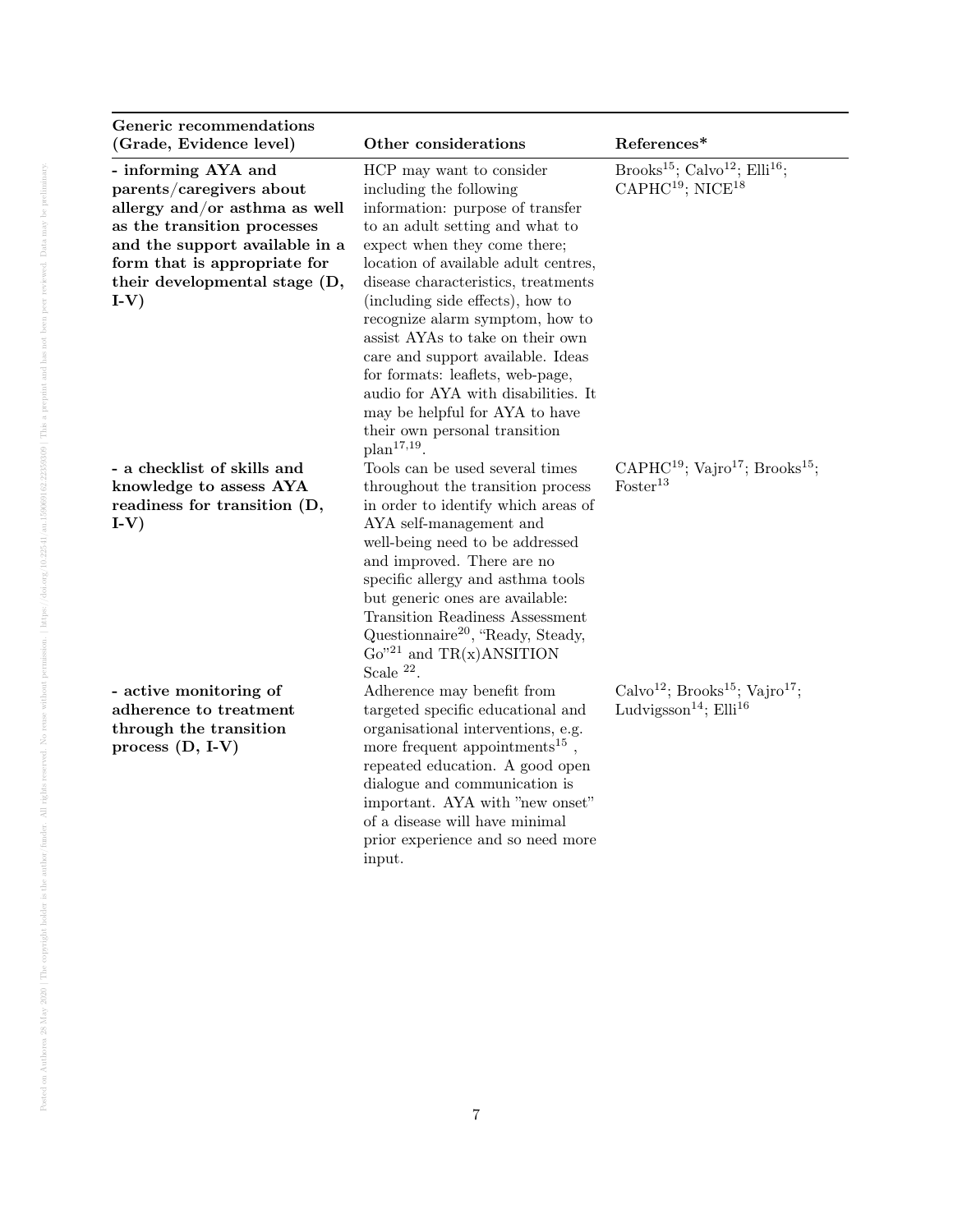| Generic recommendations<br>(Grade, Evidence level)                                                                                                                                                                                     | Other considerations                                                                                                                                                                                                                                                                                                                                                                                                                                                             | References*                                                                                                                                                                                    |
|----------------------------------------------------------------------------------------------------------------------------------------------------------------------------------------------------------------------------------------|----------------------------------------------------------------------------------------------------------------------------------------------------------------------------------------------------------------------------------------------------------------------------------------------------------------------------------------------------------------------------------------------------------------------------------------------------------------------------------|------------------------------------------------------------------------------------------------------------------------------------------------------------------------------------------------|
| -a period of overlap between<br>paediatric and adult care<br>providers before AYA is<br>transferred, then feedback<br>from the adult to the<br>paediatric clinic about their<br>attendance and any changes<br>in management $(D, I-V)$ | Where AYA care needs to be<br>moved to another service clinic,<br>AYA medical information (ideally<br>in the form of a transition report)<br>should be transferred to the adult<br>medical service. Where possible,<br>AYA should be seen in a joint<br>paediatric-adult clinic, AYA<br>should ideally see the same HCP<br>in adults' services for at least the<br>first 2 attended appointments<br>after transfer $^{18}$ .                                                     | Calvo <sup>12</sup> ; Foster, 2016 <sup>13</sup> ; Elli <sup>16</sup> ;<br>CAPHC <sup>19</sup> ; NICE <sup>18</sup> ;<br>Ludvigsson <sup>14</sup> ; Brooks <sup>15</sup> ; Vajro <sup>17</sup> |
| - regular meetings between<br>paediatric and adult care<br>providers (D, I-V)                                                                                                                                                          | Particular focus should be placed<br>on more complex patients.<br>Meetings could be virtual.<br>Process could be informed by<br>areas of the assessment tools e.g.<br>adherence, disease activity<br>outcomes, HEADSS <sup>26</sup> .                                                                                                                                                                                                                                            | Elli <sup>16</sup> ;Vajro <sup>17</sup>                                                                                                                                                        |
| Other options for effective<br>communication between<br>HCP and AYA can be<br>recommended (eg<br>web-based, mobile<br>technologies) $(B, I-V)$                                                                                         | Options may include web-based<br>communication boards and<br>digital communication tools<br>such as text.                                                                                                                                                                                                                                                                                                                                                                        | $\text{Vajro}^{17}$ ; Brooks <sup>15</sup> ; NICE <sup>18</sup>                                                                                                                                |
| Discussion of<br>self-management of AYA<br>allergy and/or asthma<br>within current and<br>potential future college,<br>university, work or social<br>environments may be<br>considered (D, I-V)                                        | Areas that HCP may want to<br>consider discussing lifestyle,<br>future health concerns,<br>educational and employment<br>goals, independent living and<br>housing options, financial needs,<br>psychosocial, mental health,<br>sexuality and reproduction.<br>Particular attention is required<br>while taking exams, especially<br>in AYA with allergic rhinitis.<br>Additional help may be needed<br>from other professionals, eg<br>psychologist, social and youth<br>worker. | Calvo <sup>12</sup> ; CAPHC <sup>19</sup> ; NICE <sup>18</sup> ;<br>Brooks <sup>15</sup>                                                                                                       |
| Specific training in<br>transitional and AYA care<br>may be recommended for<br>all HCP involved in<br>transition process $(C, II-V)$                                                                                                   | Training in generic transition<br>process, disease-specific and<br>developmentally-appropriate<br>care (e.g. clinical experience,<br>e-learning, workshops) as part<br>of the continuing professional<br>development.<br>Developmentally-appropriate<br>healthcare should be practiced.                                                                                                                                                                                          | Calvo <sup>12</sup> ; Foster <sup>13</sup> ; CAPHC <sup>19</sup>                                                                                                                               |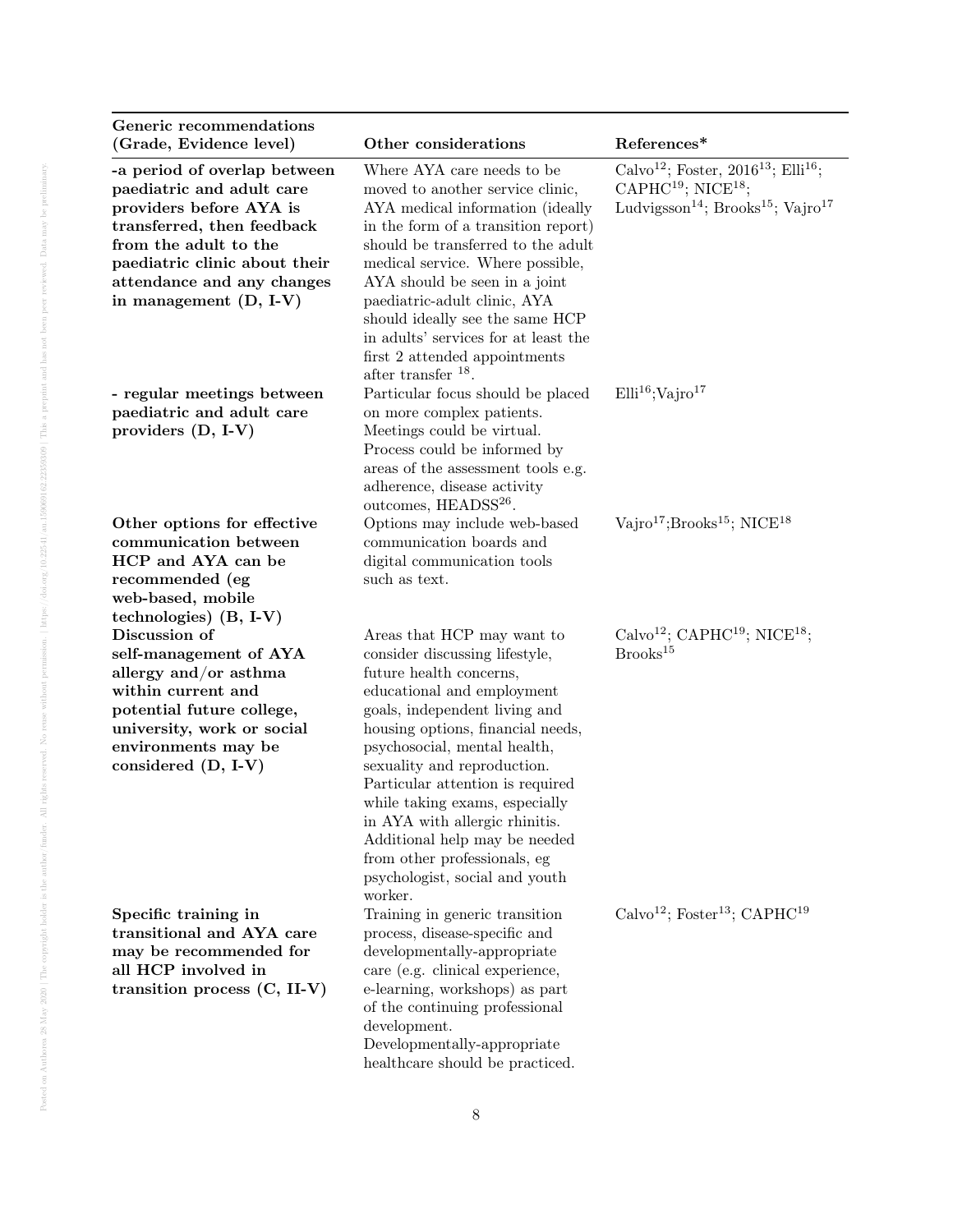| Generic recommendations    |                               |                                                                 |
|----------------------------|-------------------------------|-----------------------------------------------------------------|
| (Grade, Evidence level)    | Other considerations          | References <sup>*</sup>                                         |
| Regular audit of a         | Audit should involve AYA and  | Brooks <sup>15</sup> ; CAPHC <sup>19</sup> ; NICE <sup>18</sup> |
| transition service may be  | families, policy and decision |                                                                 |
| recommended to assess key  | makers, administrators,       |                                                                 |
| performance indicators and | researchers, HCP and          |                                                                 |
| improve service provision  | government agencies.          |                                                                 |
| $(C, I-V)$                 |                               |                                                                 |

\*Recommendations: Foster 2017<sup>13</sup>, juvenile-onset rheumatic diseases; Ludvigsson 2016<sup>14</sup>, coeliac disease, Brooks 2017<sup>15</sup>, chronic digestive diseases; Vajro 2018<sup>17</sup>, liver; NICE 2015<sup>18</sup>, young people using health or social care services; Calvo  $2015^{12}$ ; rheumatic patients with childhood onset; Elli  $2015^{16}$ , gastroenterological patients; CAPHC 2016<sup>19</sup>, AYA with special health care needs.

AYA, adolescents and young adults; HCP, healthcare professionals; NICE, National Institute for Health and Care Excellence; CAPHC, Canadian Association of Paediatric Health Centres, HEADSS (Home, Education/ Employment, peer group, Activities, Drugs, Sexuality, Suicide/ depression) assessment.

### transition SPECIFIC TO ALLERGIC CONDITIONS AND/OR ASTHMA

Recommendations specific to allergic conditions and/or asthma were developed by the TF based on the two underpinning systematic reviews.7,8

### Improving adherence (Tables 2, 4 and 5)

There are numerous data documenting poor adherence to treatment during adolescence. This is therefore an important issue to consider. HCP should make time to explore barriers which may be related to the patient, particularly their understanding and preconceptions, competing activities, their support or medication regime. Simplifying medication regimes, such as the use of a single inhaler combining inhaled corticosteroid and long-acting β2 agonists, may be recommended to improve adherence (Grade C)(Table 2).<sup>27</sup> Several studies indicate that low self-efficacy (confidence in performing a specific activity) is related to poor medication adherence, both in AYA with asthma and/or food allergy.28,29,30-33 One controlled study showed that text reminders to take medication could improve treatment adherence in AYA with asthma <sup>34</sup>; however, the number of participants was small and this finding needs to be confirmed by larger studies. Other types of reminders, such as prompts to take medication, mobile applications and web-based applications, monitors or routines can be recommended to improve adherence, symptom control and quality of life (Grade B)(Table 2).35-38 One study with a large sample showed a positive effect of cognitive behavioural therapy (CBT) using a multi-systemic approach on asthma treatment adherence, as well as on asthma knowledge, self-management and symptom control in adolescents. Cognitive behavioural therapy can be recommended to improve adherence (Grade B)(Table 4).<sup>39-42</sup> Also, data suggest that amending family routines to give AYA time to fit in management behaviours may be recommended to improve adherence with medication in AYA (Grade C)(Table 5).<sup>43,44</sup> Finally, avoidance strategies such as dietary restrictions and label reading are also very important but there is little literature to guide the best approach to improving patient adherence to these strategies.

# Table 2. Adherence recommendations for adolescents and young adults with allergy and/or asthma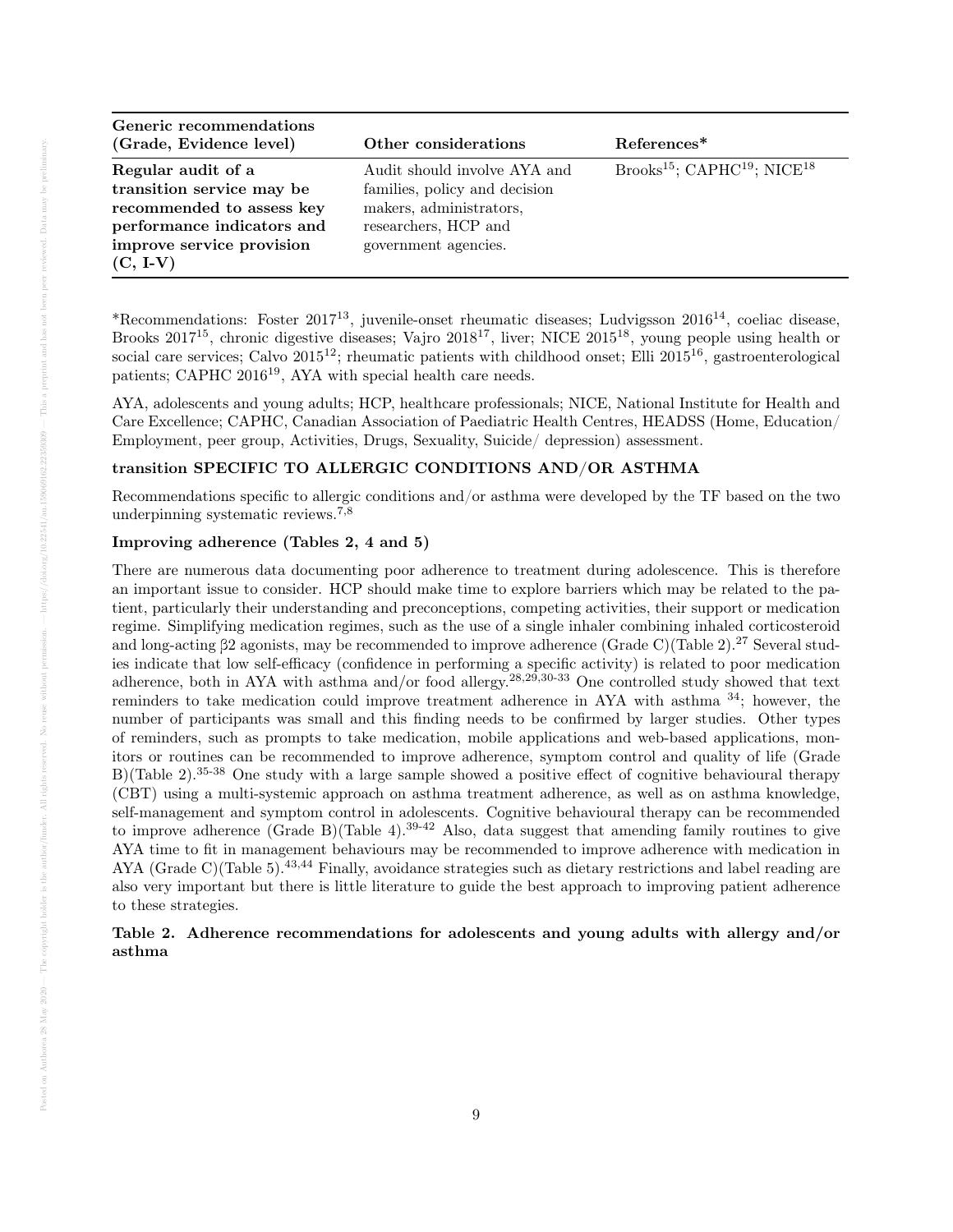| Simplifying medication<br>regimes may be<br>recommended to improve<br>adherence (Grade C,<br>Evidence level IV)                                                                                                                                                                                                                                                                                                                                                                                                                                                                                                 | Simplifying medication<br>regimes may be<br>recommended to improve<br>adherence (Grade C,<br>Evidence level IV)                                                                                                                                                                                                                                                                                                                                                            | Simplifying medication<br>regimes may be<br>recommended to improve<br>adherence (Grade C,<br>Evidence level IV)                                                                                                                                                                                                                                  |
|-----------------------------------------------------------------------------------------------------------------------------------------------------------------------------------------------------------------------------------------------------------------------------------------------------------------------------------------------------------------------------------------------------------------------------------------------------------------------------------------------------------------------------------------------------------------------------------------------------------------|----------------------------------------------------------------------------------------------------------------------------------------------------------------------------------------------------------------------------------------------------------------------------------------------------------------------------------------------------------------------------------------------------------------------------------------------------------------------------|--------------------------------------------------------------------------------------------------------------------------------------------------------------------------------------------------------------------------------------------------------------------------------------------------------------------------------------------------|
| Strength of recommendation:<br>Weak recommendation with<br>evidence coming from a single<br>study involving participants<br>with asthma from 22 years of<br>age. <sup>27</sup>                                                                                                                                                                                                                                                                                                                                                                                                                                  | Other considerations: Evidence<br>comes from the use of combined<br>corticosteroid and long-acting<br>bronchodilator inhalers for<br>asthma but is likely to be<br>generalizable. If possible use<br>the same inhaler system for all<br>inhaled medications for the<br>same patient and if possible<br>restrict to once daily.                                                                                                                                             | References: Axelsson <sup>27</sup> .                                                                                                                                                                                                                                                                                                             |
| Medication reminders,<br>mobile applications and<br>web-based applications,<br>monitors or routines can be<br>recommended to improve<br>adherence, symptom<br>control and quality of life<br>(Grade B, Evidence level<br>$I-IV)$<br>Strength of recommendation:<br>Weak recommendation for<br>smartphone-based health<br>applications, medication<br>reminders or monitors as only<br>suggested by qualitative<br>studies. <sup>35,36,38</sup> Recommendation<br>for the use of a specific<br>web-application<br>(MyMediHealthApp) is moderate<br>since efficacy proven by a<br>controlled trial. <sup>34</sup> | Medication reminders,<br>mobile applications and<br>web-based applications,<br>monitors or routines can be<br>recommended to improve<br>adherence, symptom<br>control and quality of life<br>(Grade B, Evidence level<br>$I-IV)$<br>Other considerations: A<br>smartphone-based personalized<br>health app, medication reminders<br>or monitors were suggested in<br>qualitative studies. All studies<br>focused on asthma but likely to<br>be also applicable to allergy. | Medication reminders,<br>mobile applications and<br>web-based applications,<br>monitors or routines can be<br>recommended to improve<br>adherence, symptom<br>control and quality of life<br>(Grade B, Evidence level<br>$I-IV)$<br>References: Naimi <sup>35</sup> , Blaakman <sup>36</sup> ,<br>Koster <sup>38</sup> , Johnson <sup>34</sup> . |

AYA, adolescents and young adults.

# Optimising self-management (Table 3)

Empowering AYA with self-management skills can help them become autonomous, expert patients, minimising their dependency on parents and HCP. It is therefore essential that AYA have the knowledge and skills to ensure they can self-manage their allergies and/or asthma effectively and confidently. Focusing consultations on areas where AYA say they are not confident may be recommended to improve self-management including adherence (Grade C).<sup>28-33</sup> Barriers to successful self-management such as poor symptom perception and failure to take responsibility need to be addressed.<sup>7</sup> Facilitators to self-management which could be employed are the use of routines, simple treatment regimes, better understanding, a positive attitude and support from family, friends and school/college.<sup>7</sup>

To facilitate self-management, a personal action plan may be recommended to assist AYA in self-managing their allergy and/or asthma (Grade C).29,31,45,46 Plans should be developed with the AYA and parents/carers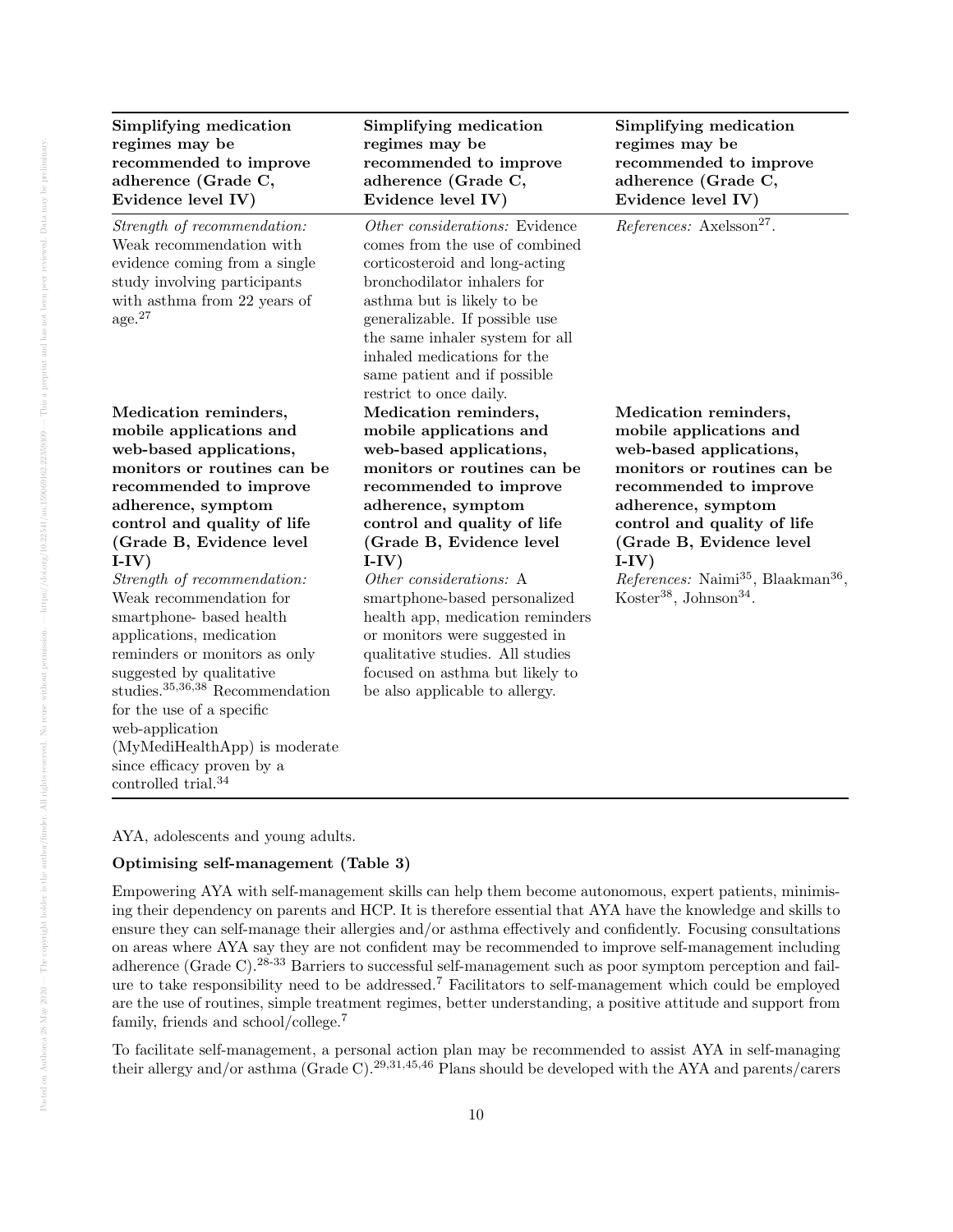which could be smartphone-based.<sup>46</sup>

Peer-led interventions are recommended to improve asthma-related quality of life, asthma knowledge, and to reduce asthma-related doctor visits and school absence (Grade A).47-51 Adolescents are likely to mirror the behaviour of their peers. To date, these peer-led interventions have been demonstrated in randomised controlled trials for AYA with asthma; they may also be useful for other allergic conditions.

AYA with allergy and/or asthma are frequently excluded from activities, which may have an impact on their developing social skills. Consideration may be given to supporting the AYA, family and the wider community to allow AYA to be included in social events (Grade D).<sup>52-55</sup> This may involve encouraging them to focus on sports that are less likely to exacerbate asthma (e.g. swimming) or undertake sport at times when symptoms are less likely to be triggered (e.g. avoiding cold mornings or pollen peaks). Ensuring that the menu for school trips or parties does not contain relevant food allergens will be helpful for some AYA; it is therefore important that AYA develop the necessary self-advocacy communication skills to inform organisers about their allergy. Additionally, educating teachers, club staff, and other parents about allergy/or and asthma is important as mistaken beliefs can present a barrier to effective communication and integration in social contexts.52,55

Motivational interviewing (MI) can be recommended to improve understanding and perception of the disease and adherence, thereby reducing asthma symptoms and improving quality of life (Grade B).<sup>56</sup> MI has been widely used in medicine and other settings in this age group. The approach seeks to increase motivation to change behaviours and then encourages the AYA to set goals for themselves. Training is required for HCP to effectively utilise MI.

# Table 3. Self-management recommendations for adolescents and young adults with allergy and/or asthma

# Focusing consultation on areas where AYA say they are not confident may be recommended to improve sel

Strength of recommendation: Weak recommendation based on low risk of bias in cross-sectional  $^{28,30}$  and qualitative studies Formulation of a personal action plan with the AYA and their family to enable them to self-manage their a Strength of recommendation: Weak to moderate recommendation based on high risk of bias in one randomized controlled trial Peer-led interventions are recommended to improve asthma related quality of life, asthma knowledge, and t *Strength of recommendation:* Strong recommendation based on  $\text{low}^{47,51}$  and moderate risk of bias  $^{48-50}$  interventional studies Supporting the AYA, family and the wider community to allow the AYA inclusion in social events (e.g. sponding *Strength of recommendation:* Weak recommendation based on low risk of bias in a cross-sectional study<sup>55</sup> and qualitative st Motivational interviewing can be recommended to improve asthma symptoms and quality of life (Grade B, Strength of recommendation: Moderate recommendation based on one randomised controlled asthma trial<sup>56</sup>. Motivational i

AYA, adolescents and young adults. HCP, Healthcare professional.

# Addressing psychological issues (Table 4)

Many AYA with allergy and/or asthma have co-existing psychological issues, including anxiety, depression, suicidal ideation, and relational difficulties.<sup>33,57-74</sup> These problems may magnify the complexities of selfmanagement, care coordination and treatment planning in AYA with allergy and/or asthma. Therefore, the identification and management of psychological issues impacting disease control and health-related quality of life can be recommended (Grade B).

It is known that the social context of a person's life determines the risk of exposure, as well as their susceptibility, the course and outcome of illness.<sup>75,76</sup> Socioeconomic factors and stressful life events can impact disease control<sup>34,77-81</sup> and HRQL in allergic diseases<sup>64,70,82,83</sup>. Therefore, the identification and management of socioeconomic issues and stressful life events impacting disease control and HRQL may be recommended (Grade C).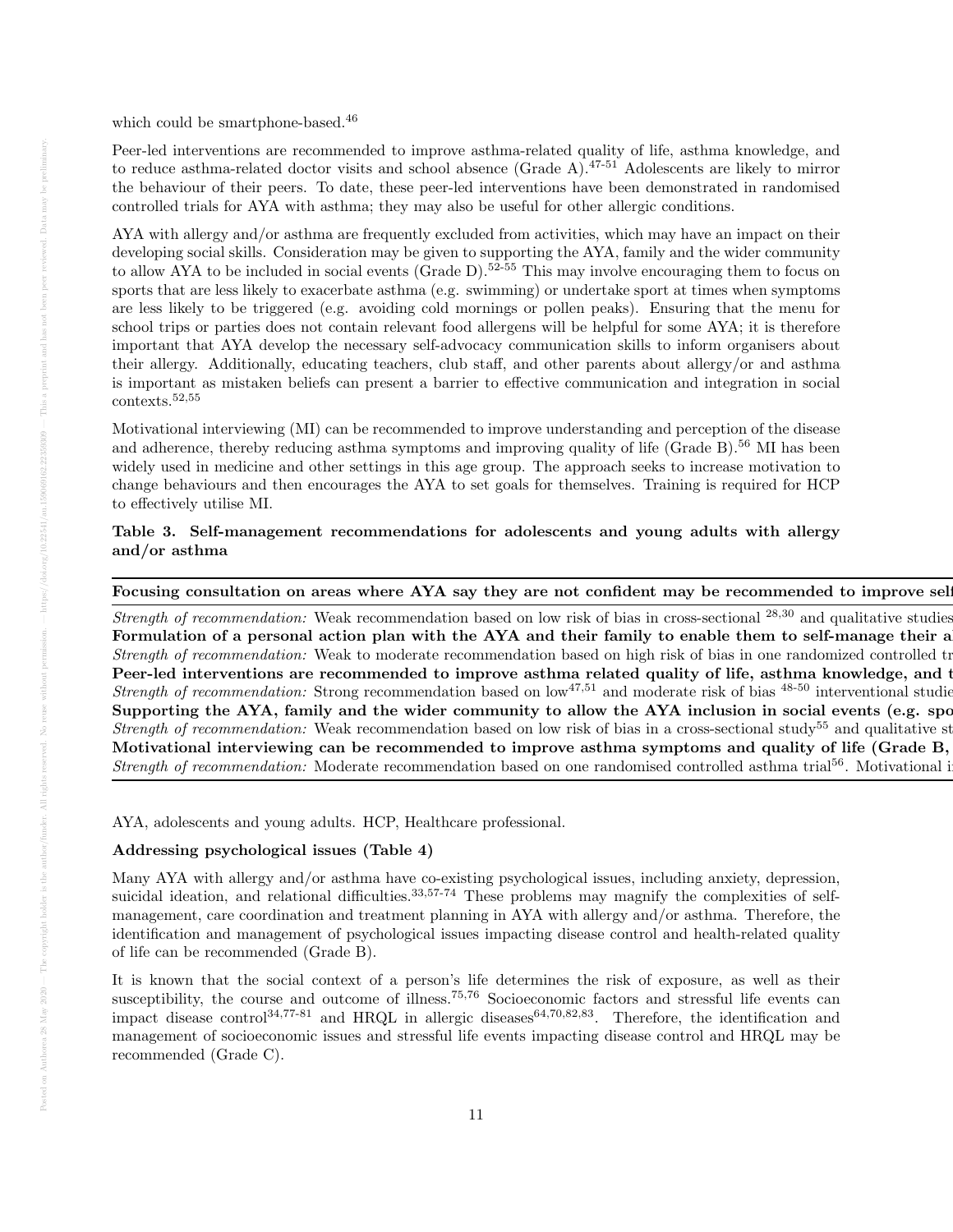Where AYA are struggling to successfully self-manage their asthma, psychological interventions using a CBT based or multi-systemic therapy approach can be recommended to improve asthma knowledge, improve adherence, self-management and symptom control (Grade B).39-42 This is based on a small number of randomised controlled asthma trials. Similar approaches are likely to be helpful where allergy is the key problem.

# Table 4. Psychosocial recommendations for adolescents and young adults with allergy and/or asthma

# Identification and management of psychological issues impacting disease control and health related quality of

Strength of recommendation: Moderate recommendation based on low risk of bias in quantitative cross-sectional<sup>57,62,63,65-73</sup> Identification and management of socioeconomic issues and stressful life events impacting disease control are Strength of recommendation: Moderate recommendation based on low risk of bias in quantitative cross-sectional <sup>69,81,82</sup>, qu Psychological interventions using a cognitive behavioural therapy based or multi-systemic therapy approach Strength of recommendation: Moderate recommendation due to specific population<sup>39,41,42</sup> based on low to intermediate risk

AYA, adolescents and young adults; HEADSS (Home, Education/ Employment, peer group, Activities, Drugs, Sexuality, Suicide/ depression) assessment.

### Obtaining support (Table 5)

Supportive relationships have been shown to have a positive impact on the management and control of asthma and/or allergic disease and in the overall well-being of AYA. Effective communication and fostering positive views about treatment can improve self-management, adherence, asthma control and quality of life.<sup>33,35,38,43,44,53,58,86-89</sup> An unsupportive family environment has been associated with poor outcomes.86Adolescents tend not to report asthma symptoms to their parents and care-givers. Enrolling the family in assisting the AYA to undertake self-management of their asthma and allergy may be recommended (Grade C).33,35,38,43,44,53,58,86-89 This can be gradually achieved over time, as appropriate to the age of the AYA. Simple modifications to the family's routines to create time to take treatment may assist with adherence to therapy.43,44

From early adolescence onwards, along with growing independence, relationships de-centralise from the core family to peers, friends and other social networks. Social comparison and being part of the group become increasingly important. As a result, the AYA may feel embarrassed about their allergy and/or asthma due to fear of being perceived as different from their peers. To prevent this, it may be recommended to encourage AYA to let their friends know about their allergy and/or asthma and how they can help in an emergency (Grade C).29,31,32,45,59 Friends may be invited to clinic appointments or practical workshops where they can be provided with hands-on training in symptom recognition, the use of adrenaline auto-injectors and other aspects of emergency management of allergy and asthma.29,31,32,45,59

Promoting allergy and/or asthma awareness (e.g. triggers and treatment) among peers/ co-workers and teachers/ managers to support the AYA patient with self-management may be recommended (Grade C).33,45,61,62,90 Information about the nature of the allergic conditions, possible triggers and correct treatment may change their self-perception, and the perceptions of others, and enable improvement in selfmanagement. Increased awareness may also help reduce allergy- and/or asthma-related bullying in schools and online. $45,62,90$ 

Teenagers like to use applications on their mobile phones and look for information on the internet; moreover patients have reported finding online support networks helpful.29,31,33,38,44,45,58-63,87,88 Signposting AYA to high quality reliable online resources about allergy and/or asthma (eg websites, moderated forums) where they can obtain age-appropriate information and advice may be recommended (Grade C).

# Table 5. Support recommendations for adolescents and young adults with allergy and/or asthma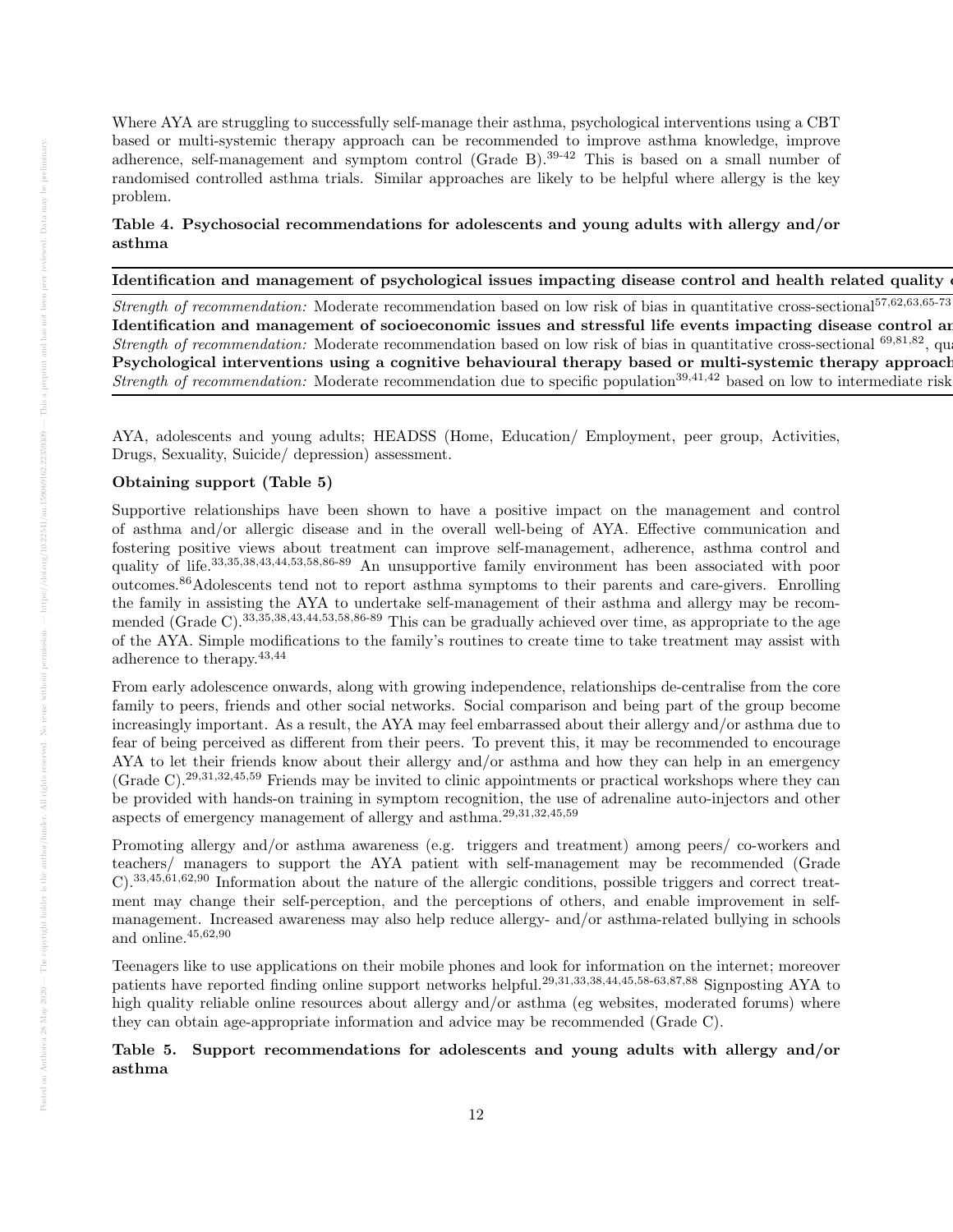Enrolling the family in assisting the AYA to take on the self-management of their allergy and asthma may be recommended (Grade C, Evidence level IV)

Strength of recommendation: Moderate recommendation based on low to moderate risk of bias in qualitative 33,35,44,53,88 and observational studies38,43,58,86,87,89. These included AYA with both asthma33,35,38,43,44,53,86,87,89 and food allergy<sup>58,88</sup>.

Encouraging AYA to let their friends know about their allergy and asthma and how to manage emergencies may be recommended (Grade C, Evidence level IV) Strength of recommendation:

Moderate recommendation based on low to moderate risk of bias in qualitative<sup>32,59</sup> and observational studies29,31,45.These included AYA with  $\text{asthma}^{32}$ , anaphylaxis<sup>59</sup> and food allergy<sup>29,31,45</sup>.

Enrolling the family in assisting the AYA to take on the self-management of their allergy and asthma may be recommended (Grade C, Evidence level IV)

Other considerations: Support the family to slowly empower the AYA to take on more self-management as appropriate to the individual balancing autonomy and safety. Reducing control may be a challenge for some parents. Ask the AYA how they would like their parents/carers to be involved throughout their transition and help them develop confidence in working with the adult's  $s$ ervices<sup>18</sup>. Give AYA the chance to raise any concerns and queries separately from their parents/ carers respecting their confidentiality and autonomy. This may take more clinic time. Adherence may be improved if the family's routines are modified to assist AYA self-management  $\text{activities}^{43,44}.$ Encouraging AYA to let their friends know about their allergy and asthma and how to manage emergencies may be recommended (Grade C, Evidence level IV) Other considerations: Some AYA may find this difficult, they may require support and be

encouraged to initially just talk to a few close friends. Provide practical training in symptom's recognition, the use of adrenaline autoinjectors and other aspects of emergency management for friends. Some AYA may want to bring a friend to the clinic for support.

Enrolling the family in assisting the AYA to take on the self-management of their allergy and asthma may be recommended (Grade C, Evidence level IV)

References: Bruzzese<sup>89</sup>, Bruzzese<sup>43</sup>, Holley<sup>33</sup>, Koster<sup>38</sup>, Mammen<sup>53</sup>, Naimi<sup>35</sup>, Rhee<sup>86</sup>, Rhee<sup>87</sup>, Steensgaard<sup>58</sup>, Stewart<sup>88</sup>,  $Wamboldt<sup>44</sup>$ .

Encouraging AYA to let their friends know about their allergy and asthma and how to manage emergencies may be recommended (Grade C, Evidence level IV)  $References:$  Gallagher<sup>59</sup>, Jones<sup>29</sup>,  $\text{Jones}^{31}$ , MacAdam<sup>32</sup>, Warren<sup>45</sup>.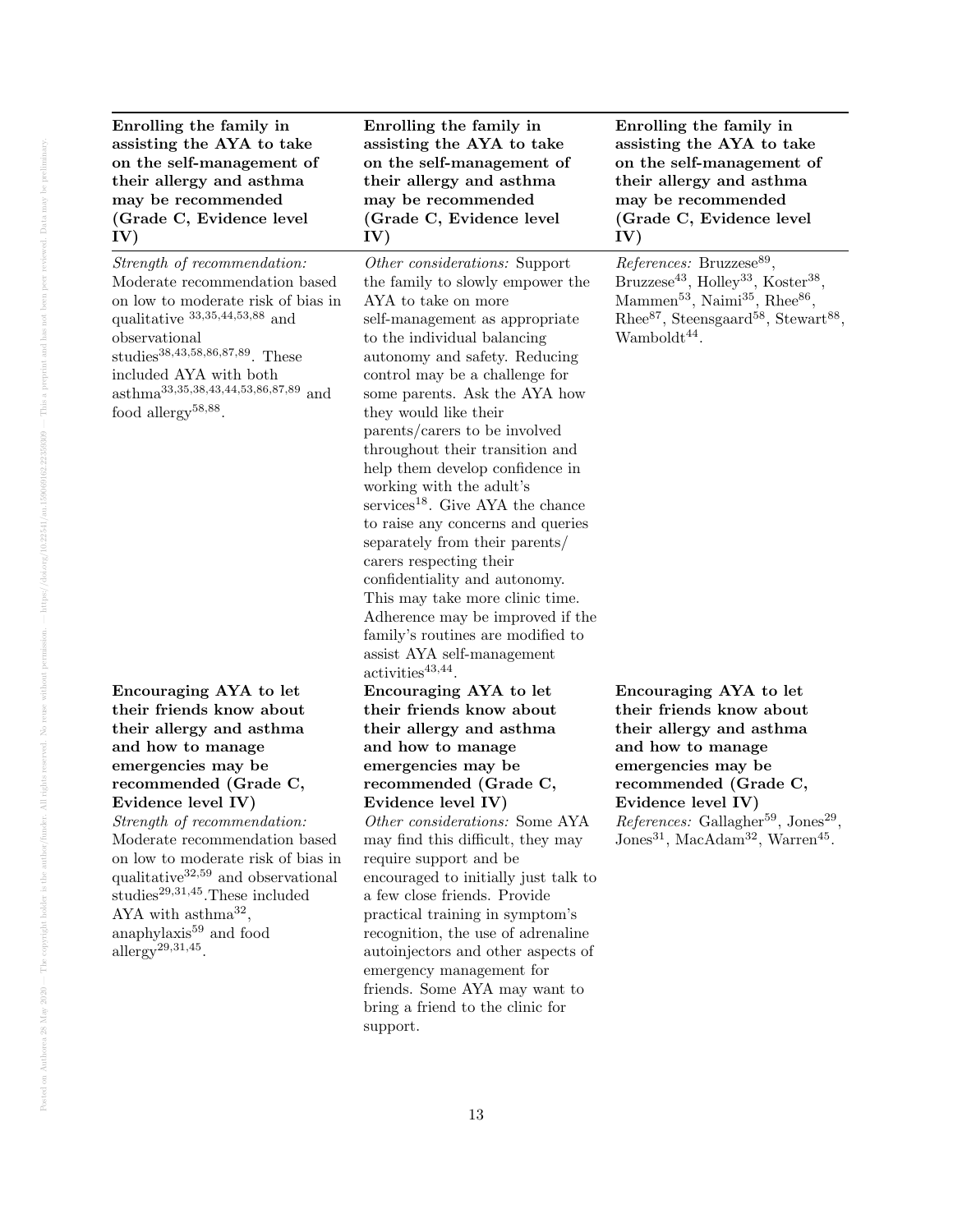Enrolling the family in assisting the AYA to take on the self-management of their allergy and asthma may be recommended (Grade C, Evidence level IV)

Promoting allergy and asthma awareness (e.g. triggers and treatment) among peers/ co-workers and teachers/ managers to support the AYA patient with self-management may be recommended (Grade C, Evidence level IV)

Strength of recommendation: Moderate recommendation as based on low risk of bias in qualitative $33,61$  and one observational study45.These included AYAs with both  $\text{asthma}^{33}$  and food allergy<sup>45,61</sup>. Signposting AYA to high quality online resources about allergy and asthma (websites, moderated forums) where they can obtain age-appropriate information and advice may be recommended (Grade C, Evidence level IV)

Strength of recommendation: Moderate recommendation based on low to moderate risk of bias qualitative<sup>33,44,59-61</sup> and observational  $\mathrm{\textit{studies}}^{29,31,38,45,58,62,63,87,88,91}.$ 

These included AYA with asthma33,38,44,60,62,87,88 , anaphylaxis<sup>59</sup>, allergy<sup>91</sup> and food allergy29,31,45,58,61,63 .

Enrolling the family in assisting the AYA to take on the self-management of their allergy and asthma may be recommended (Grade C, Evidence level IV)

Promoting allergy and asthma awareness (e.g. triggers and treatment) among peers/ co-workers and teachers/ managers to support the AYA patient with self-management may be recommended (Grade C, Evidence level IV) Other considerations: Efforts

should be made to reduce asthma and allergy related bullying especially in schools<sup>45,62,90</sup> and online<sup>62</sup>.

Signposting AYA to high quality online resources about allergy and asthma (websites, moderated forums) where they can obtain age-appropriate information and advice may be recommended (Grade C, Evidence level IV)

Other considerations: Patients consider online supportive networks to be helpful. Peer support groups may be helpful, for example, voluntary- and community-sector organisations, such as condition specific support groups or charities<sup>13,18</sup>. Social networks via virtual platforms or electronic communication may be helpful<sup>13,18</sup>. Moderation of the group is desirable to ensure that interactions within the group are positive.

Enrolling the family in assisting the AYA to take on the self-management of their allergy and asthma may be recommended (Grade C, Evidence level IV)

Promoting allergy and asthma awareness (e.g. triggers and treatment) among peers/ co-workers and teachers/ managers to support the AYA patient with self-management may be recommended (Grade C, Evidence level IV) References: Fong<sup>90</sup>, Gibson-Young<sup>62</sup>, Holley<sup>33</sup>, Monks<sup>61</sup>, Warren<sup>45</sup>.

Signposting AYA to high quality online resources about allergy and asthma (websites, moderated forums) where they can obtain age-appropriate information and advice may be recommended (Grade C, Evidence level IV)  $References: Bruzzese<sup>43</sup>,$ Gallagher<sup>59</sup>, Gibson-Young<sup>62</sup>,  $\text{Hullmann}^{63}$ , Holley<sup>33</sup>, Jones<sup>29</sup>,  $Jones^{31}$ , Jonsson<sup>60</sup>, Koster<sup>38</sup>, Monks<sup>61</sup>, Rhee<sup>87</sup>, Stewart<sup>88</sup>, Steensgaard<sup>58</sup>, Suorsa<sup>91</sup>, Warren<sup>45</sup> Wombald<sup>44</sup>.

AYA, adolescents and young adults.

Discussion, gaps in the evidence and future perspectives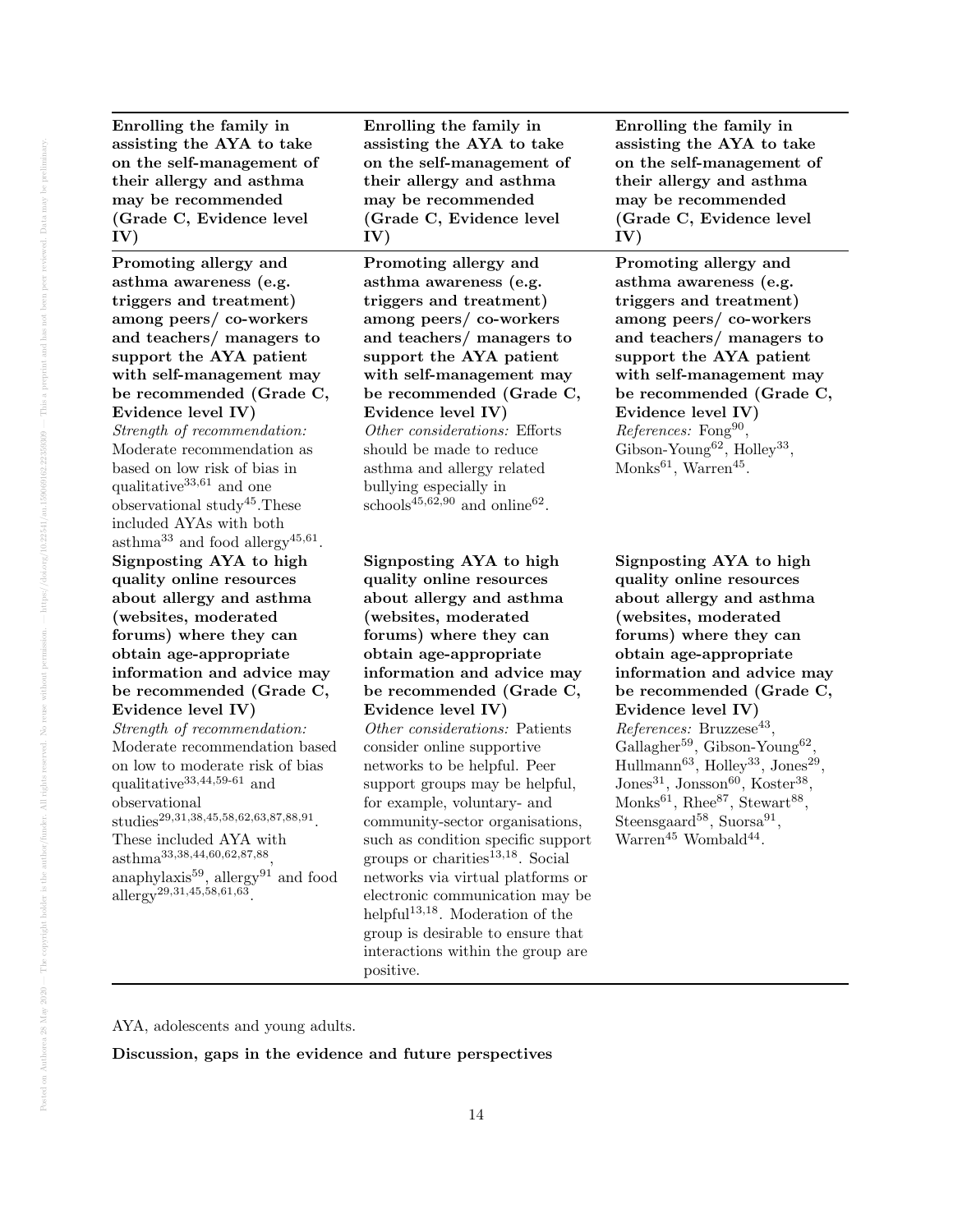### Discussion

The EAACI Task Force on Adolescents and Young Adults has developed an evidence-based, clinical practice guideline to help HCP to manage AYA with allergy and/or asthma. Adolescence can be a critical time for AYA as they need to become independent, expert adult patients, successfully self-managing their chronic conditions. This can be seen as a challenge but also as an opportunity for HCP. This is because neurodevelopmentally, adolescents are naturally eager to become more autonomous and are able to learn new skills quickly and easily.

The guideline sets out a series of general recommendations focused on how to run a clinical service for AYA. Key recommendations are to consider starting transition early (11-13 years), using a structured, multidisciplinary approach (involving both paediatric and adult clinics where applicable); ensuring AYA fully understand their condition(s) and have resources that they can access; discussing any implications for self-management in real-world contexts such as further education/work and actively monitoring adherence. Specific allergy and/or asthma transition recommendations are categorised according to improving adherence, optimising self-management, addressing psychological issues and obtaining support. Highlights include simplifying medication regimes and the use of reminders; focusing on areas where AYA are less confident; involving peers in training AYA patients; identifying and managing psychological and socioeconomic issues impacting disease control and quality of life; enrolling the family in assisting AYA to take on self-management and encouraging AYA to let their friends know about their allergy and asthma.

### Limitations

Based on the recent survey, we know that there is a lack of adult allergy services, as well as availability of HCP with a specific expertise (psychologists and dieticians) in many European countries<sup>2</sup>. There is a need for an individualized and coordinated transition process between the AYA, family and medical services to ensure the best outcomes. This needs to be multidisciplinary including medical, nursing, dietetic, psychology and other staff. It is important to note that most of the evidence about transition, challenges and interventions in AYA with allergy and/or asthma comes from cross-sectional and qualitative studies. While many of these studies are high quality with low risk of bias, they do not represent a robust form of evidence.

### How to implement transition (Box 3)

Transition needs to be implemented as a joint approach from paediatric and adult services. The process is simpler where the allergy service caters for all age groups but a separate AYA transition clinic is still helpful to facilitate a smooth transition care process which addresses the age and developmental specific needs for AYA, that has been shown to be successful in different diseases  $92-95$ . As most HCP have received only minimal specific training on how to manage this age group, this is likely to require additional staff training in delivering developmentally appropriate healthcare (Table 6). Information technology may be helpful in implementing additional support for this AYA group96. Some of the likely barriers and strategies facilitated to delivering a transition service for AYA are detailed in Table 7. The task force is now working on practical tools for assisting healthcare professionals to implement transition for allergy and asthma.

### Recommendations for policy and training

This guideline has important implications for policy makers, managers and commissioners of both paediatricand adult-centred care in allergy and/or asthma patients. The recommendations could be implemented at a patient, family and society level, through education, training, resources and service delivery design.<sup>97</sup> Based on the recent survey, HCP find managing AYA to be a challenge<sup>2</sup>. Therefore, it would be helpful to implement training in the generic transition process in undergraduate and postgraduate training programmes (Table 7). Commissioners need to focus on and understand the important components of integrated AYA care that can be shown to improve outcomes.<sup>98</sup>Self-management is a core component of transition. It is associated with cost savings, a more sustainable health system with less utilisation of health services and subsequent easing of workforce pressures<sup>99</sup>. Promoting self-management is in line with international health policy aims which support a 'life course approach and people empowerment'.<sup>100</sup>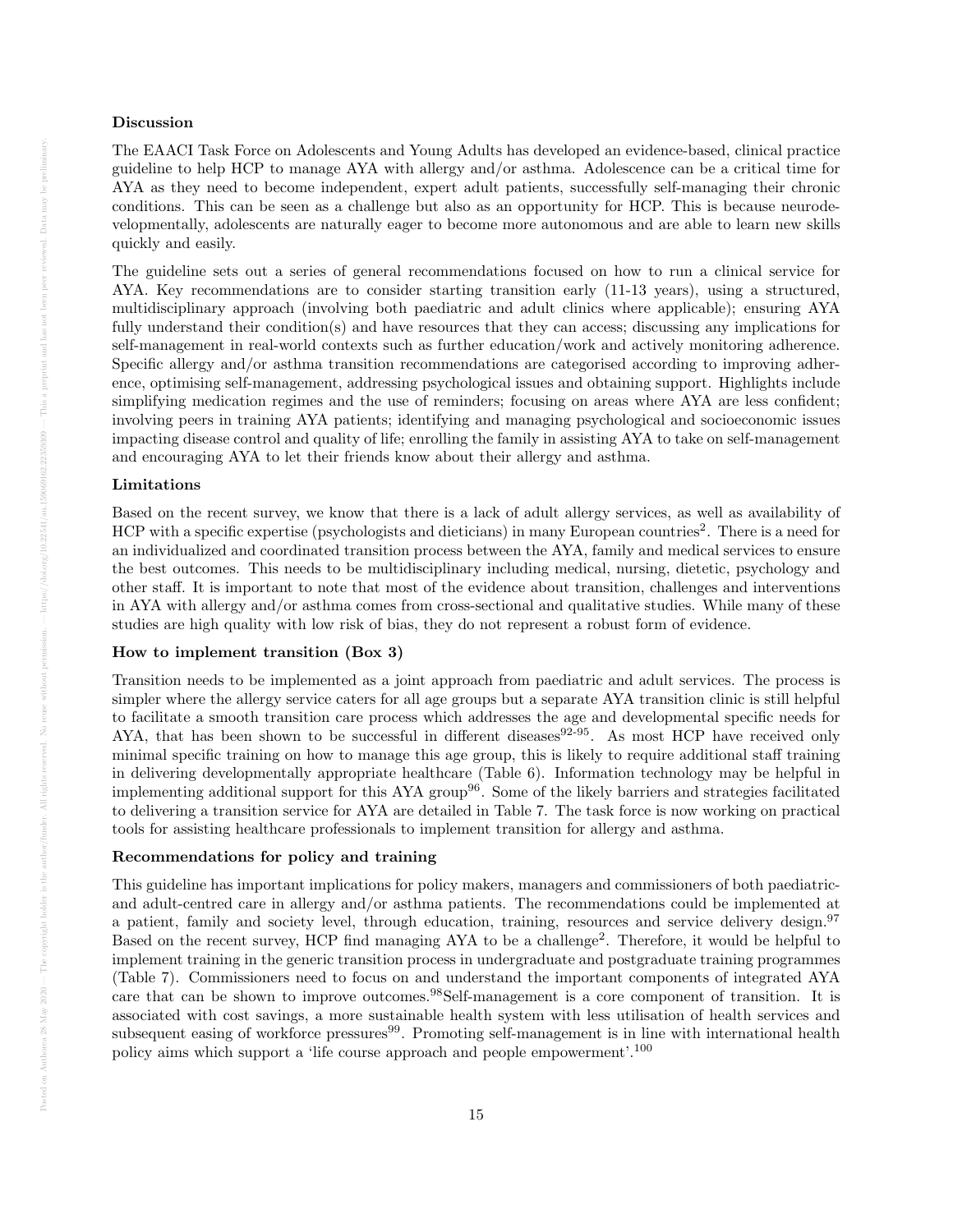### Gaps in the evidence

Our systematic review summarizes the sizable amount of evidence for the challenges experienced by AYA with allergy/or and asthma<sup>7</sup>. Specific gaps are notable in food allergy, particularly around adherence to dietary restrictions, label reading and cooking skills in AYA. The evidence gaps are predominately in relation to intervention strategies for allergy as the systematic review only found interventional asthma studies $8$ . Evidence is urgently needed to help determine the best format for an AYA transition clinic and for the most effective and cost-effective interventional strategies for allergy and asthma (Table 8).

# Conclusions

The EAACI Task Force on Adolescents and Young Adults presents recommendations to support the development of a transition clinic for adolescents and young adults with allergy and/or asthma. This should support HCP to help AYA develop into competent and confident adult patients who can successfully self-manage their allergy and/or asthma. Special emphasis is placed on the difference between transition and transfer. Transitional care is required even when AYA are managed in an allergy clinic dealing with all age groups. While it is possible to make evidence-based recommendations, the evidence for some is minimal. Larger, well designed, randomised controlled trials are required in this area. If optimal care is delivered for AYA, they should become expert adult patients with the knowledge and skills to manage their allergy and/or asthma throughout their lives.

### Table 6. Training requirements for HCP working with AYA with allergy and asthma

**Knowledge** An understanding of AYA development including physical, psychological, cognitive and emotional aspects An

AYA: adolescents and young adults. HCP, Healthcare professional.

### Table 7. Implementation: barriers, facilitators, audit criteria and resource implications

### Recommendation areas Barriers to implementation Facilitators to implementation Audit criteria Resource implications

Implementation of a structured, multidisciplinary transition programme involving paediatric and adult HCP for 11-25 year Medication reminders, mobile applications and web-based applications, monitors or routines to improve adherence, sympton Focusing consultation on areas where AYA say they are not confident to improve self-management including adherence Formulation of a personal action plan with the AYA and their family to enable them to self-manage their allergy and asthm Peer-led interventions to improve asthma related quality of life, asthma knowledge and to reduce asthma related doctor visit Supporting the AYA, family and the wider community to allow the AYA inclusion in social events

Motivational interviewing to improved as thma symptoms and quality of life

Identification and management of psychological and socioeconomic issues impacting disease control and health related quali Psychological interventions using a cognitive behavioural therapy based or multi-systemic therapy approach to improve adh Enrolling the family in assisting the AYA to take on the self-management of their allergy and asthma

Encouraging AYA to let their friends know about their asthma and allergy and how to manage emergencies Signposting AYA to high quality online resources about allergy and asthma where they can obtain age-appropriate information

AYA: adolescent and young adult. HCP: healthcare professionals.

# Table 8. Research gaps in the transition management of adolescent and young adults with allergy and asthma

# $\rm{Research ~gap}$

Effectiveness and cost-effectiveness of different transition formats for allergy and asthma – should include patient and parent Effectiveness and cost-effectiveness of educational interventions for AYA with allergy and asthma Effectiveness and cost-effectiveness of motivational interviewing for allergy and asthma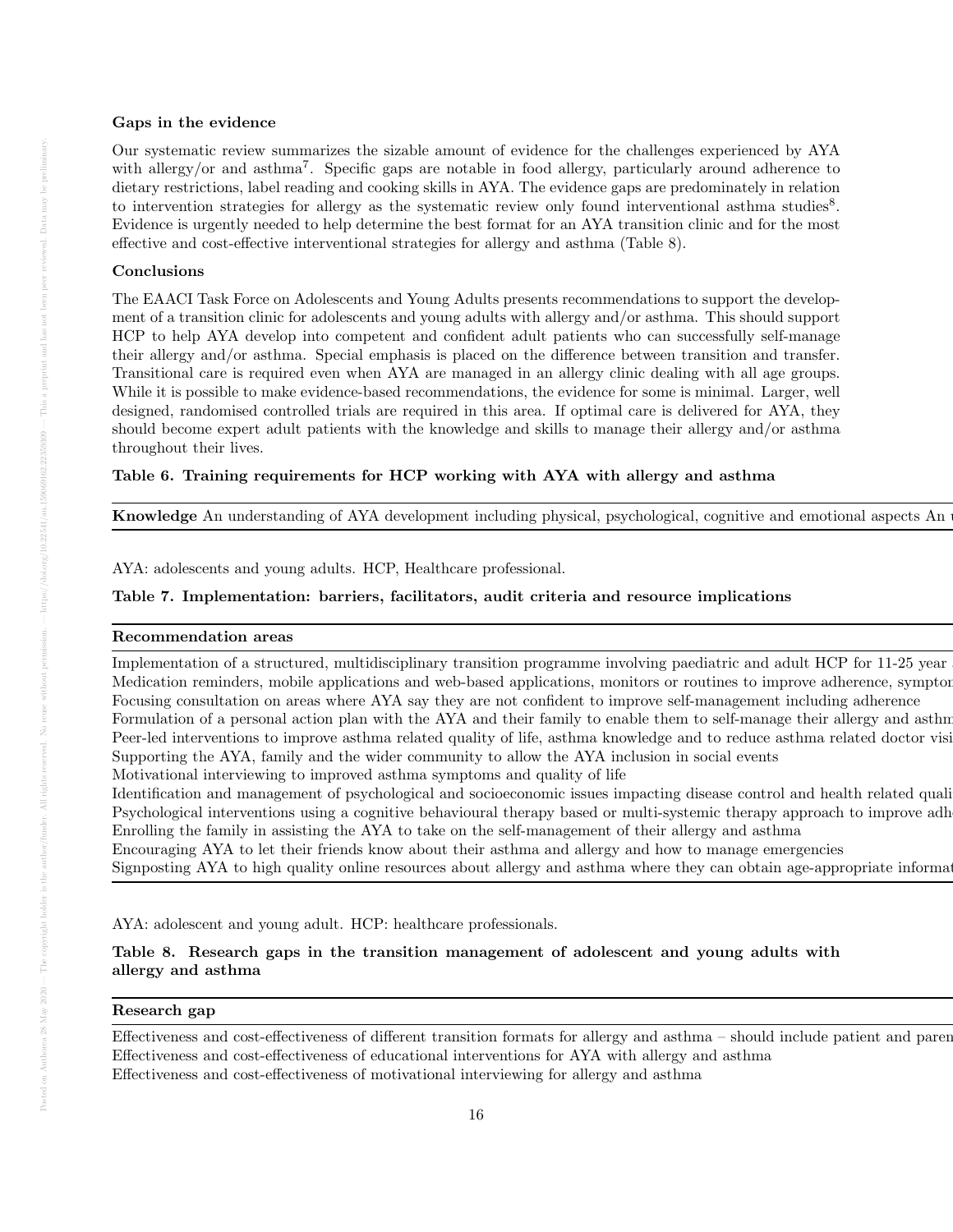# $\rm{Research ~gap}$

Effectiveness and cost-effectiveness of psychological interventions (eg CBT) for allergy and asthma Smart phone applications or other information technology interventions to improve self-management in AYAs with allergy a The best time for the transfer of responsibilities of care for each facet to management Development and validation of disease-related knowledge/ transition readiness tools for AYA with allergy and asthma Most effective way of training HCP in AYA management Value of personal actions plans for AYA to improve outcomes in allergy

Value of patient activation measures in allergy and asthma

Role of the identification and management of psychological and socioeconomic issues in AYA to improve health related qual Strategies to successfully enrol AYA friends to support self-management

AYA: adolescents and young adults. CBT: cognitive behavioural therapy. HCP: healthcare professionals.

#### Acknowledgements

The EAACI Adolescent and Young Adult Task Force would like to thank Paula Sands for her advice with the literature search; Paula Fernandez for generating the logo; Marina Atanaskovic-Markovic, Barbara Ballmer-Weber, Knut Brockow, Helen Brough, Adam Fox, Karin Hoffmann-Sommergruber, Chrissie Jones, Antti Lauerma, Liam O'Mahony, Donald Payne, Joaquin Sastre, Jurgen Schwarze, Terry Segal, Isabel Skypala, Gunter Sturm, Ingrid Terreehorst, Maria Jose Torres and Eva-Maria Varga for their constructive, expert review of the draft guidelines; Susanne Halken, Mary Jane Marchisotto, Glenis Scadding and Emilia Vassilopoulouon for reviewing the guideline on behalf of EAACI Guidelines Committee; the EAACI Methodology Committee for their expert feedback; all the EAACI members who commented on the draft guideline via the public web site; Ana Antunes for her assistance and EAACI for funding the generation of the guideline. We would like to thank Millie Basu, Lea Blum, Anna Borushko, Davide Caimmi, Antoine Deschildre, Amandine Divaret-Chauveau, Anastasiya Kolotilina, Sarah Lyons, Sonia Martin-Pereda, Maura Pedrini and Lea Tammen, for assisting in generating different language versions of the adolescent and parent survey. We would like to thanks the following for distributing the survey: Federasma e Allergie Onlus; Associazione Respiriamo Insieme; Associazione Laziale Asma e Malattie Allergiche (ALAMA); Associazione Liguri Allergici (ALA); Associazione Asma Sardegna Onlus; Cibo Amico Associazione per le Allergie Alimentari e l'Anafilassi; Associazione Nazionale Dermatite Atopica (ANDeA); Associazione Food Allergy Italia; APS Chiara Ribechini; Uniamo Federazione Italiana Malattie Rare onlus, Ari-aaa3 ONLUS; Società Italiana di Allergologia e Immunologia Pediatrica (SIAIP); Societ`a Italiana di Allergologia; Asma e Immunologia Clinica (SIAAIC); Montserrat Alvaro, Jaime Lozano, Joan Bartra, Fundación Humans, Fundación Lovexair, Edryx Healthcare; patients and parents from the pediatric allergy unit of the University Hospital Vall d'Hebron, Barcelona; patients and parents from Centre Mèdic del Berguedà and Gabinet Mèdic del Berguedà, Berga, Barcelona; Institut Vescomtat de Cabrera, Hostalric; Institut Blanca d'Anjou, El Perelló; Societat Catalana d'Al·lergologia i Immunologia Clínica (SCAIC); Sociedad Española de Inmunología Clínica y Alergología Pediátricas (SEI-CAP); Sociedad Española de Alergología e Inmunología Clínica (SEAIC); Lara Pimenta; Mário Morais Almeida; Andre Moreira (EAACI SPC Chair), Portuguese Association of Asthmatics; Deutscher Allergieund Asthmabund (DAAD) (Sabine Schnadt), Mönchengladbach, Germany; Daniel Munblit; Maria Kardakova; 'Аллергомамы', 'АтД по-доказательному' (Anna Taranova); Danish patient organization; Asthma Allergy Denmark; Nederlands Anafylaxis Netwerk; Allergy UK (Carla Jones); Anaphylaxis Campaign (Lynne Regent); Hilary Allen; Aideen Byrne; John Fitzsimons; Antoine Deschildre; Amandine Divaret-Chauveau; "Association Asthme et Allergies" (Christine Rolland); "AFPRAL" (Pascale Couratier); Elena Bradatan; Virginie Doyen; and Swiss patient organization. Finally we would like to thank all the patients and parents who completed the survey. The systematic review of the generic adolescent and young adult data were undertaken by Ekaterina Khaleva as part of her Allergy MSc (University of Southampton).

# AUTHOR CONTRIBUTIONS

Guideline concept and design: G.R., M.V-O., KK. Acquisition of data including search, all authors. Analysis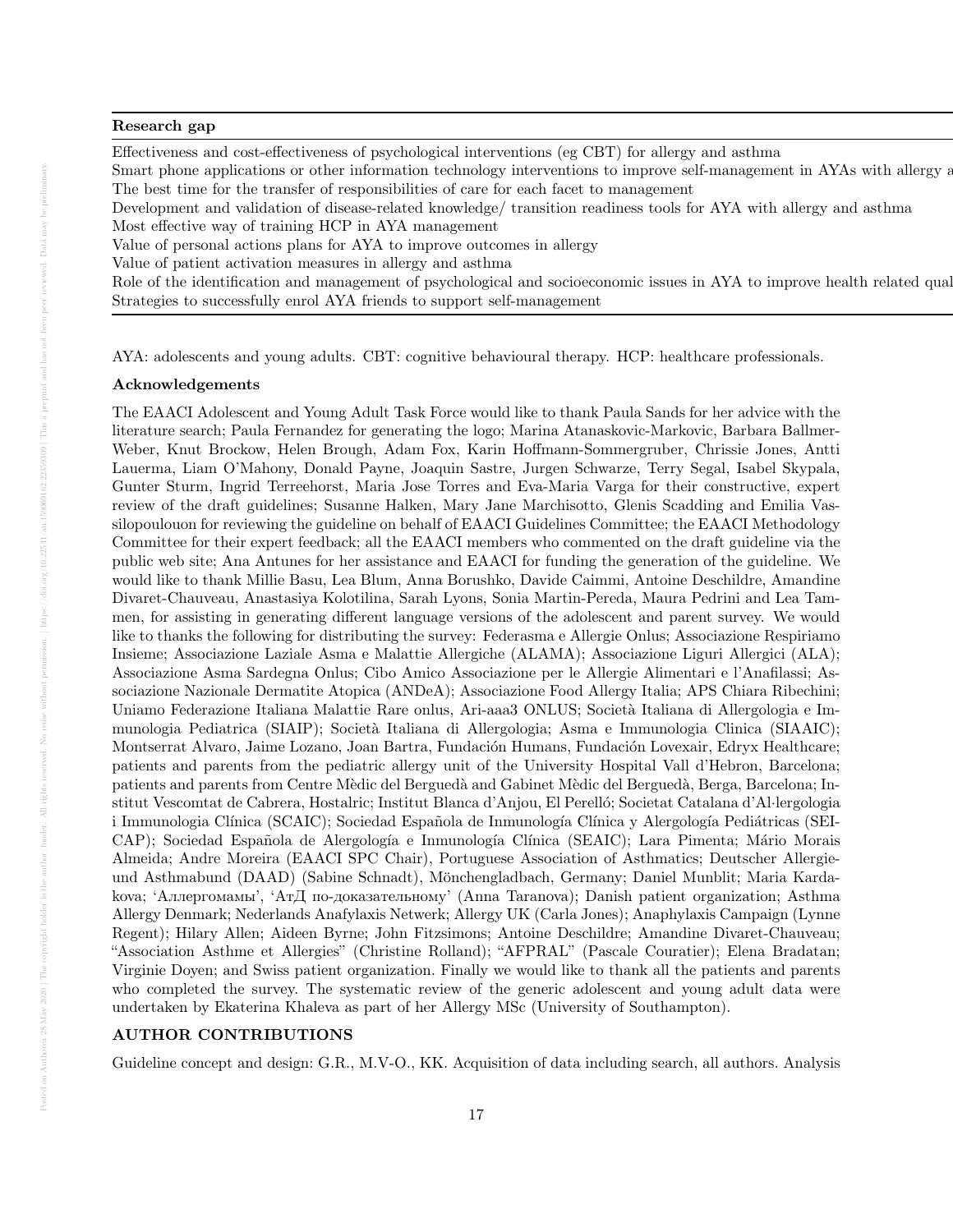and interpretation of data, all authors. Critical revision of the manuscript for important intellectual content, all authors. Obtained funding, G.R., M.V-O.

### CONFLICT OF INTEREST

GR and RK report research funding from Asthma UK and National Institutes of Health Research into the challenge associated with asthma during adolescents. FT reports being a parent of a young adult with food allergy. None of the other authors have anything to disclose.

#### References

1. Blakemore SJ. Inventing ourselves: The secret life of the teenage brain. Hachette UK; 2018 May 15.

2. Khaleva E, Vazquez-Ortiz M, Comberiati P, DunnGalvin A, Pite H, Blumchen K, et al. Current transition management of adolescents and young adults with allergy and asthma: A European survey. Clinical Transl Allergy, in press.

3. Casey BJ, Jones RM, Hare TA. The adolescent brain. Ann N Y Acad Sci. 2008;1124:111-126.

4. Buhle JT, Silvers JA, Wager TD, et al. Cognitive reappraisal of emotion: a meta-analysis of human neuroimaging studies. Cereb Cortex. 2014;24(11):2981-2990.

5. Casey BJ, Galvan A, Somerville LH. Beyond simple models of adolescence to an integrated circuit-based account: A commentary.Dev Cogn Neurosci. 2016;17:128-130.

6. Reyna VF, Farley F. Risk and Rationality in Adolescent Decision Making: Implications for Theory, Practice, and Public Policy.Psychol Sci Public Interest. 2006;7(1):1-44.

7. Vazquez-Ortiz M, Angier E, Blumchen K, Comberiati P, Duca B, DunnGalvin A, et al. Understanding the challenges faced by adolescents and young adults with allergic conditions: a systematic review. Allergy, in press. [ALL-2019-01054.R1]

8. Knibb RC, Alviani C, Garriga-Baraut T, Mortz CG, Vazquez-Ortiz M, Angier E, et al. The effectiveness of interventions to improve self-management for adolescents and young adults with allergic conditions: a systematic review. Allergy, in press. [ALL-2019-01053.R1]

9. Brouwers MC, Kho ME, Browman GP, et al. AGREE II: advancing guideline development, reporting and evaluation in health care. CMAJ.2010;182(18):E839-842.

10. Collaboration A. Development and validation of an international appraisal instrument for assessing the quality of clinical practice guidelines: the AGREE project. *Qual Saf Health Care.*2003;12(1):18-23.

11. Oxford Centre for Evidence-based Medicine. Levels of evidence and grades of recommendation. 2013.http://www.cebm.net/oxford-centre-evidence-based-medicine-levels-evidence-march-2009/ (last accessed 27 July 2017).

12. Calvo I, Anton J, Bustabad S, et al. Consensus of the Spanish society of pediatric rheumatology for transition management from pediatric to adult care in rheumatic patients with childhood onset.Rheumatol Int. 2015;35(10):1615-1624.

13. Foster HE, Minden K, Clemente D, et al. EULAR/PReS standards and recommendations for the transitional care of young people with juvenile-onset rheumatic diseases. Ann Rheum Dis.2017;76(4):639- 646.

14. Ludvigsson JF, Agreus L, Ciacci C, et al. Transition from childhood to adulthood in coeliac disease: the Prague consensus report.Gut. 2016;65(8):1242-1251.

15. Brooks AJ, Smith PJ, Cohen R, et al. UK guideline on transition of adolescent and young persons with chronic digestive diseases from paediatric to adult care. Gut. 2017;66(6):988-1000.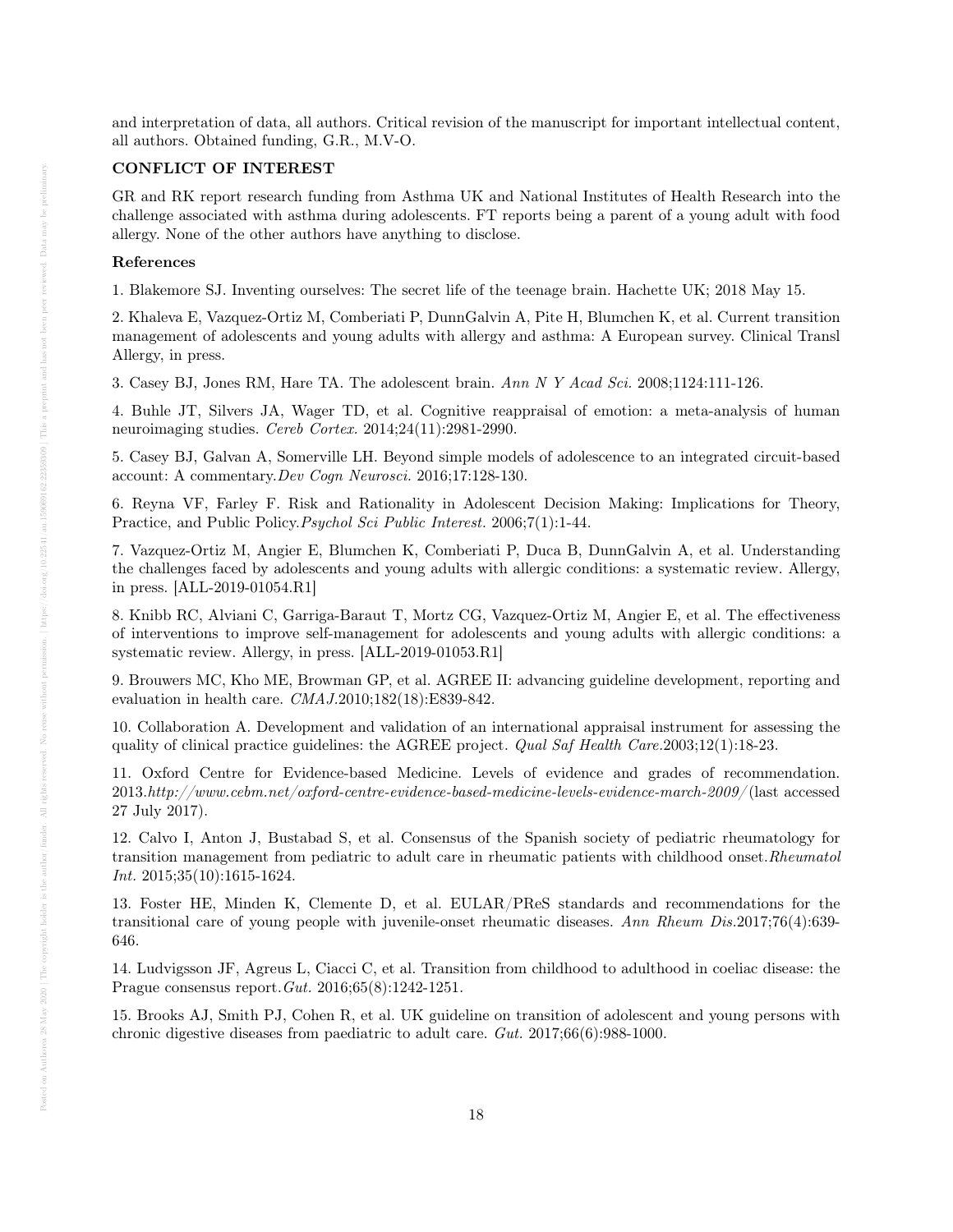16. Italian Society of Paediatric Gastroenterology H, Nutrition IAoHG, Endoscopists ISoEISoG, et al. Transition of gastroenterological patients from paediatric to adult care: A position statement by the Italian Societies of Gastroenterology. Dig Liver Dis. 2015;47(9):734-740.

17. Vajro P, Fischler B, Burra P, et al. The Health Care Transition of Youth With Liver Disease Into the Adult Health System: Position Paper From ESPGHAN and EASL. J Pediatr Gastroenterol Nutr.2018;66(6):976-990.

18. National Institute for Health and Care Excellence. 2015. Transition from children's to adults' services for young people using health or social care services social care services. Available from:https://www.nice.org.uk/guidance/ng43 (Accessed on 1st September 2019).

19. Canadian Association of Paediatric Health Centres. A Guideline for Transition From Paediatric to Adult Health Care for Youth with Special Health Care Needs: A National Approach. 2016 Avaliable from:https://ken.childrenshealthcarecanada.ca/xwiki/bin/view/Transitioning+from+Paediatric+to+Adult+Care/A+Guideline+for+Transition+from+Paediatric+to+Adult+Care (accessed 30th of August 2019).

20. Sawicki GS, Lukens-Bull K, Yin X, et al. Measuring the transition readiness of youth with special healthcare needs: validation of the TRAQ–Transition Readiness Assessment Questionnaire. J Pediatr Psychol. 2011;36(2):160-171.

21. Nagra A, McGinnity PM, Davis N, Salmon AP. Implementing transition: Ready Steady Go. Arch Dis Child Educ Pract Ed.2015;100(6):313-320.

22. Ferris ME, Harward DH, Bickford K, et al. A clinical tool to measure the components of health-care transition from pediatric care to adult care: the UNC TR(x)ANSITION scale. Ren Fail. 2012;34(6):744-753.

23. Gurvitz M, Valente AM, Broberg C, et al. Prevalence and predictors of gaps in care among adult congenital heart disease patients: HEART-ACHD (The Health, Education, and Access Research Trial). J Am Coll Cardiol. 2013;61(21):2180-2184.

24. Heery E, Sheehan AM, While AE, Coyne I. Experiences and Outcomes of Transition from Pediatric to Adult Health Care Services for Young People with Congenital Heart Disease: A Systematic Review. Congenit Heart Dis. 2015;10(5):413-427.

25. Young NL, Barden WS, Mills WA, Burke TA, Law M, Boydell K. Transition to adult-oriented health care: perspectives of youth and adults with complex physical disabilities. Phys Occup Ther Pediatr. 2009;29(4):345- 361.

26. Cohen E, Mackenzie RG, Yates GL. HEADSS, a psychosocial risk assessment instrument: implications for designing effective intervention programs for runaway youth. The Journal of adolescent health : official publication of the Society for Adolescent Medicine.1991;12(7):539-544.

27. Axelsson M, Emilsson M, Brink E, Lundgren J, Toren K, Lotvall J. Personality, adherence, asthma control and health-related quality of life in young adult asthmatics. Respiratory Medicine.2009;103(7):1033-1040.

28. Rhee H, Wicks MN, Dolgoff JS, Love TM, Harrington D. Cognitive factors predict medication adherence and asthma control in urban adolescents with asthma. Patient preference  $\mathcal{B}$  adherence.2018;12:929-937.

29. Jones CJ, Smith HE, Frew AJ, Toit GD, Mukhopadhyay S, Llewellyn CD. Explaining adherence to self-care behaviours amongst adolescents with food allergy: a comparison of the health belief model and the common sense self-regulation model. British Journal of Health Psychology. 2014;19(1):65-82.

30. Saleh-Langenberg J, Flokstra-de Blok BM, Goossens NJ, Kemna JC, van der Velde JL, Dubois AE. The compliance and burden of treatment with the epinephrine auto-injector in food-allergic adolescents. Pediatr Allergy Immunol. 2016;27(1):28-34.

31. Jones CJ, Llewellyn CD, Frew AJ, Du Toit G, Mukhopadhyay S, Smith H. Factors associated with good adherence to self-care behaviours amongst adolescents with food allergy. Pediatr Allergy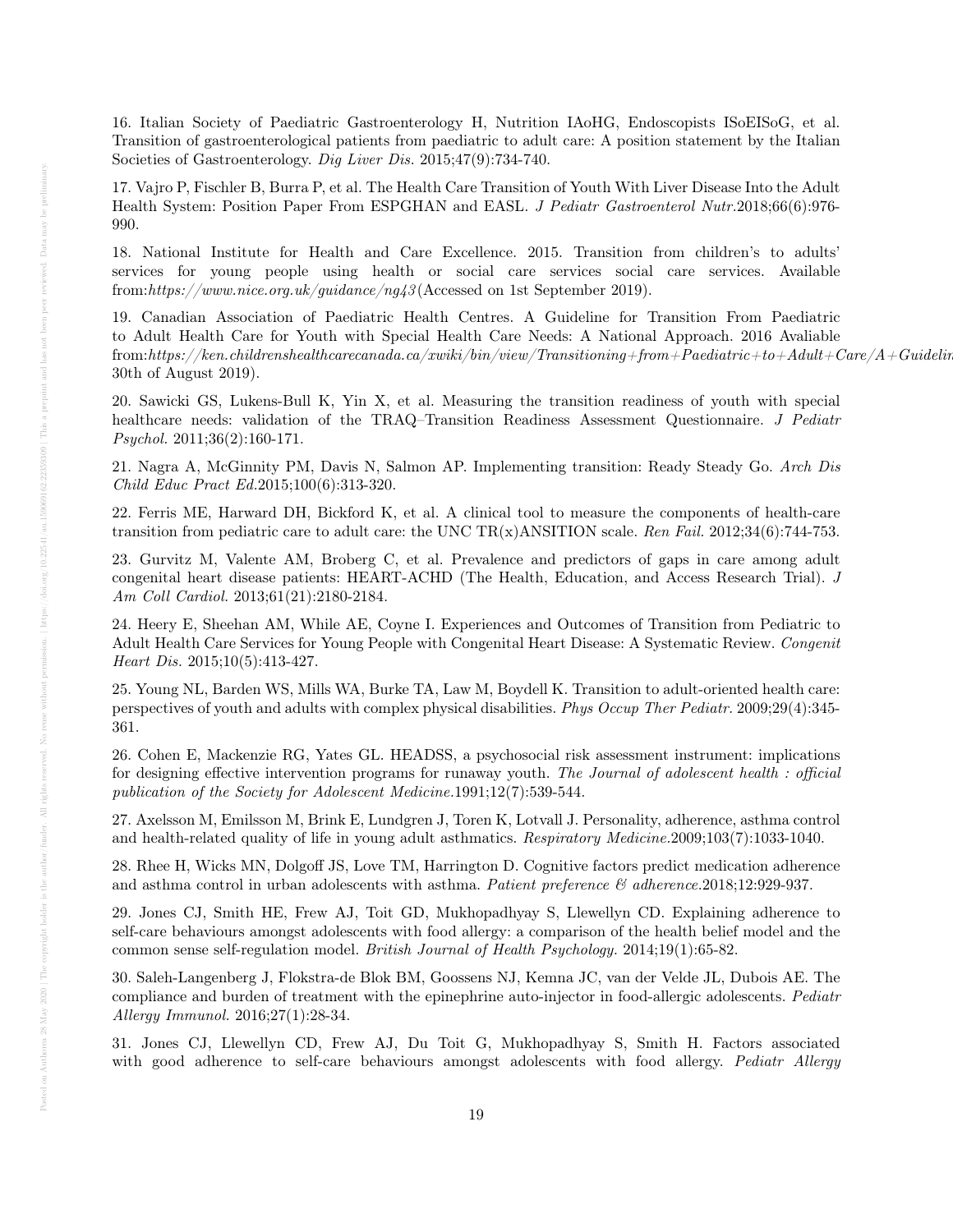Immunol.2015;26(2):111-118.

32. MacAdam C, Barnett J, Roberts G, et al. What factors affect the carriage of epinephrine auto-injectors by teenagers? Clinical and Translational Allergy. 2012;2(1).

33. Holley S, Walker D, Knibb R, et al. Barriers and facilitators to self-management of asthma in adolescents: An interview study to inform development of a novel intervention. Clinical  $\mathcal C$  Experimental Allergy. 2018;48(8):944-956.

34. Jonsson M, Bergstrom A, Egmar AC, Hedlin G, Lind T, Kull I. Asthma during adolescence impairs health-related quality of life. The Journal of Allergy & Clinical Immunology in Practice.2016;4(1):144-146.

35. Naimi DR, Freedman TG, Ginsburg KR, et al. Adolescents and asthma: why bother with our meds? Journal of Allergy & Clinical Immunology. 2009;123(6):1335-1341.

36. Blaakman SW, Cohen A, Fagnano M, Halterman JS. Asthma medication adherence among urban teens: a qualitative analysis of barriers, facilitators and experiences with school-based care. Journal of Asthma. 2014;51(5):522-529.

37. Sleath B, Carpenter DM, Walsh KE, et al. Factors associated with adolescent and caregiver reported problems in using asthma medications.Journal of Asthma. 2018:1-7.

38. Koster ES, Philbert D, Winters NA, Bouvy ML. Adolescents' inhaled corticosteroid adherence: the importance of treatment perceptions and medication knowledge. Journal of Asthma. 2015;52(4):431-436.

39. Ellis DA, King P, Naar-King S. Mediators of Treatment Effects in a Randomized Clinical Trial of Multisystemic Therapy-Health Care in Adolescents With Poorly Controlled Asthma: Disease Knowledge and Device Use Skills. J Pediatr Psychol. 2016;41(5):522-530.

40. Bruzzese JM, Unikel L, Gallagher R, Evans D, Colland V. Feasibility and impact of a school-based intervention for families of urban adolescents with asthma: results from a randomized pilot trial. Fam Process. 2008;47(1):95-113.

41. Naar S, Ellis D, Cunningham P, et al. Comprehensive Community-Based Intervention and Asthma Outcomes in African American Adolescents.Pediatrics. 2018;142(4).

42. Naar-King S, Ellis D, King PS, et al. Multisystemic therapy for high-risk African American adolescents with asthma: a randomized clinical trial. J Consult Clin Psychol. 2014;82(3):536-545.

43. Bruzzese JM, Idalski Carcone A, Lam P, Ellis DA, Naar-King S. Adherence to asthma medication regimens in urban African American adolescents: application of self-determination theory. Health Psychology. 2014;33(5):461-464.

44. Wamboldt FS, Bender BG, Rankin AE. Adolescent decision-making about use of inhaled asthma controller medication: results from focus groups with participants from a prior longitudinal study. J Asthma.2011;48(7):741-750.

45. Warren CM, Dyer AA, Otto AK, et al. Food Allergy-Related Risk-Taking and Management Behaviors Among Adolescents and Young Adults. The Journal of Allergy & Clinical Immunology in Practice.2017;5(2):381-390.e313.

46. Perry TT, Marshall A, Berlinski A, et al. Smartphone-based vs paper-based asthma action plans for adolescents. Ann Allergy Asthma Immunol. 2017;118(3):298-303.

47. Al-sheyab N, Gallagher R, Crisp J, Shah S. Peer-led education for adolescents with asthma in Jordan: a cluster-randomized controlled trial. Pediatrics. 2012;129(1):e106-112.

48. Gibson PG, Shah S, Mamoon HA. Peer-led asthma education for adolescents: impact evaluation. The Journal of adolescent health : official publication of the Society for Adolescent Medicine.1998;22(1):66-72.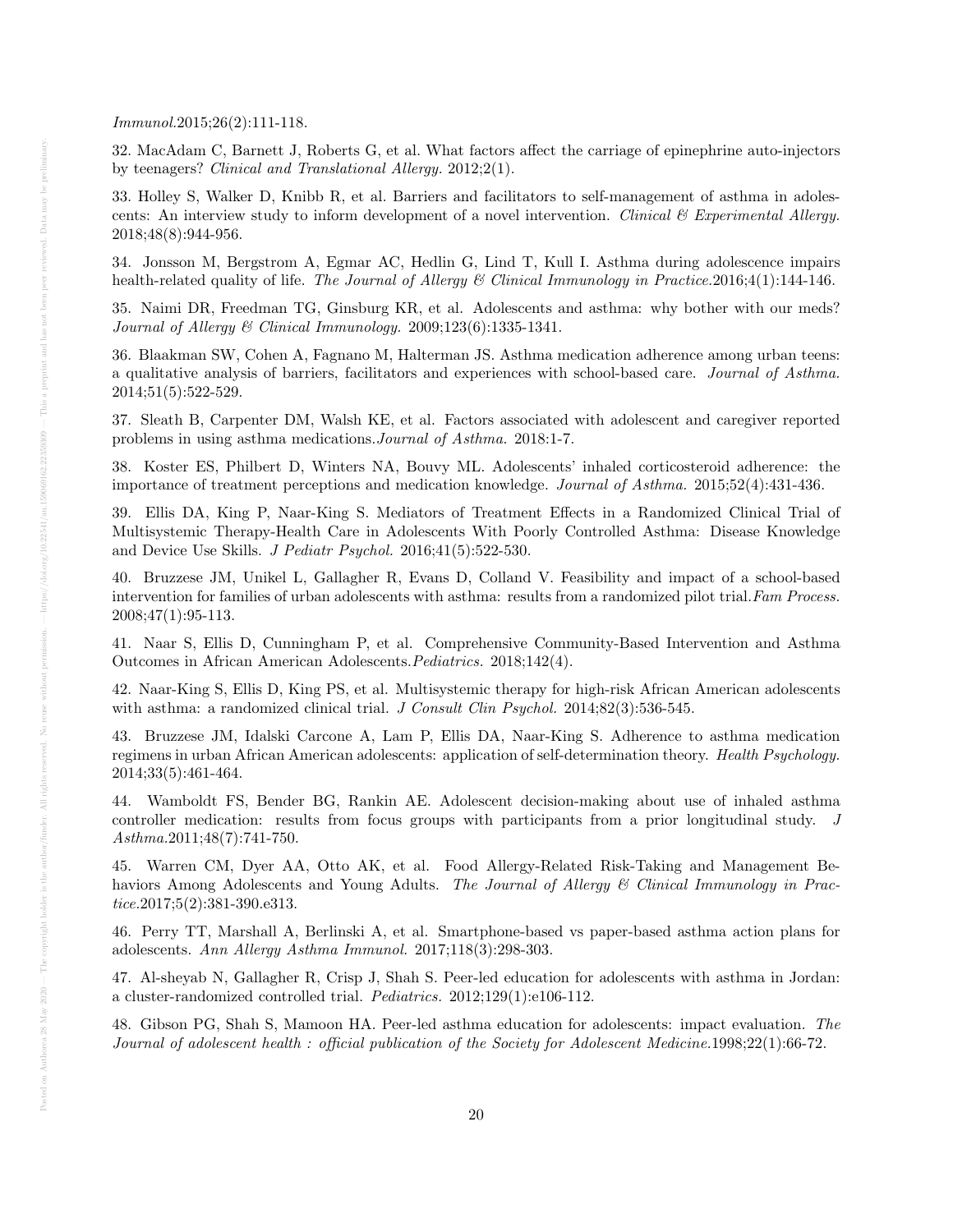49. Rhee H, Belyea MJ, Hunt JF, Brasch J. Effects of a peer-led asthma self-management program for adolescents. Arch Pediatr Adolesc Med. 2011;165(6):513-519.

50. Rhee H, Pesis-Katz I, Xing J. Cost benefits of a peer-led asthma self-management program for adolescents. J Asthma.2012;49(6):606-613.

51. Shah S, Peat JK, Mazurski EJ, et al. Effect of peer led programme for asthma education in adolescents: cluster randomised controlled trial. BMJ. 2001;322(7286):583-585.

52. MacKenzie H, Roberts G, van Laar D, Dean T. Teenagers' experiences of living with food hypersensitivity: a qualitative study. Pediatric Allergy & Immunology. 2010;21(4):595-602.

53. Mammen J, Rhee H, Norton SA, Butz AM, Halterman JS, Arcoleo K. An integrated operational definition and conceptual model of asthma self-management in teens. Journal of Asthma. 2018.

54. Mammen JR, Rhee H, Norton SA, Butz AM. Perceptions and experiences underlying self-management and reporting of symptoms in teens with asthma. Journal of Asthma. 2017;54(2):143-152.

55. Winn CON, Mackintosh KA, Eddolls WTB, et al. Perceptions of asthma and exercise in adolescents with and without asthma.  $J \text{ } Asthma.2018;55(8):868-876.$ 

56. Seid M, D'Amico EJ, Varni JW, et al. The in vivo adherence intervention for at risk adolescents with asthma: report of a randomized pilot trial. J Pediatr Psychol. 2012;37(4):390-403.

57. Bruzzese JM, Fisher PH, Lemp N, Warner CM. Asthma and social anxiety in adolescents. J Pediatr. 2009;155(3):398-403.

58. Stensgaard A, Bindslev-Jensen C, Nielsen D, Munch M, DunnGalvin A. Quality of life in childhood, adolescence and adult food allergy: Patient and parent perspectives. Clinical & Experimental Allergy. 2017;47(4):530-539.

59. Gallagher M, Worth A, Cunningham-Burley S, Sheikh A. Strategies for living with the risk of anaphylaxis in adolescence: qualitative study of young people and their parents. Primary Care Respiratory Journal.2012;21(4):392-397.

60. Jonsson M, Egmar AC, Hallner E, Kull I. Experiences of living with asthma - a focus group study with adolescents and parents of children with asthma. Journal of Asthma. 2014;51(2):185-192.

61. Monks H, G, MH, et al. How do teenagers manage their food allergies? Clinical  $\mathcal C$  Experimental Allergy. 2010;40(10):1533-1540.

62. Gibson-Young L, Martinasek MP, Clutter M, Forrest J. Are students with asthma at increased risk for being a victim of bullying in school or cyberspace? Findings from the 2011 Florida youth risk behavior survey. Journal of School Health. 2014;84(7):429-434.

63. Hullmann SE, Molzon ES, Eddington AR, Mullins LL. Dating Anxiety in Adolescents and Young Adults With Food Allergies: A Comparison to Healthy Peers. Journal of Asthma and Allergy Educators.2012;3(4):172-177.

64. Ferro MA, Van Lieshout RJ, Scott JG, Alati R, Mamun AA, Dingle K. Condition-specific associations of symptoms of depression and anxiety in adolescents and young adults with asthma and food allergy. J Asthma. 2016;53(3):282-288.

65. Halvorsen JA, Lien L, Dalgard F, Bjertness E, Stern RS. Suicidal ideation, mental health problems, and social function in adolescents with eczema: a population-based study. J Invest Dermatol.2014;134(7):1847-1854.

66. Kim SH, Hur J, Jang JY, et al. Psychological Distress in Young Adult Males with Atopic Dermatitis: A Cross-Sectional Study. Medicine (Baltimore). 2015;94(23):e949.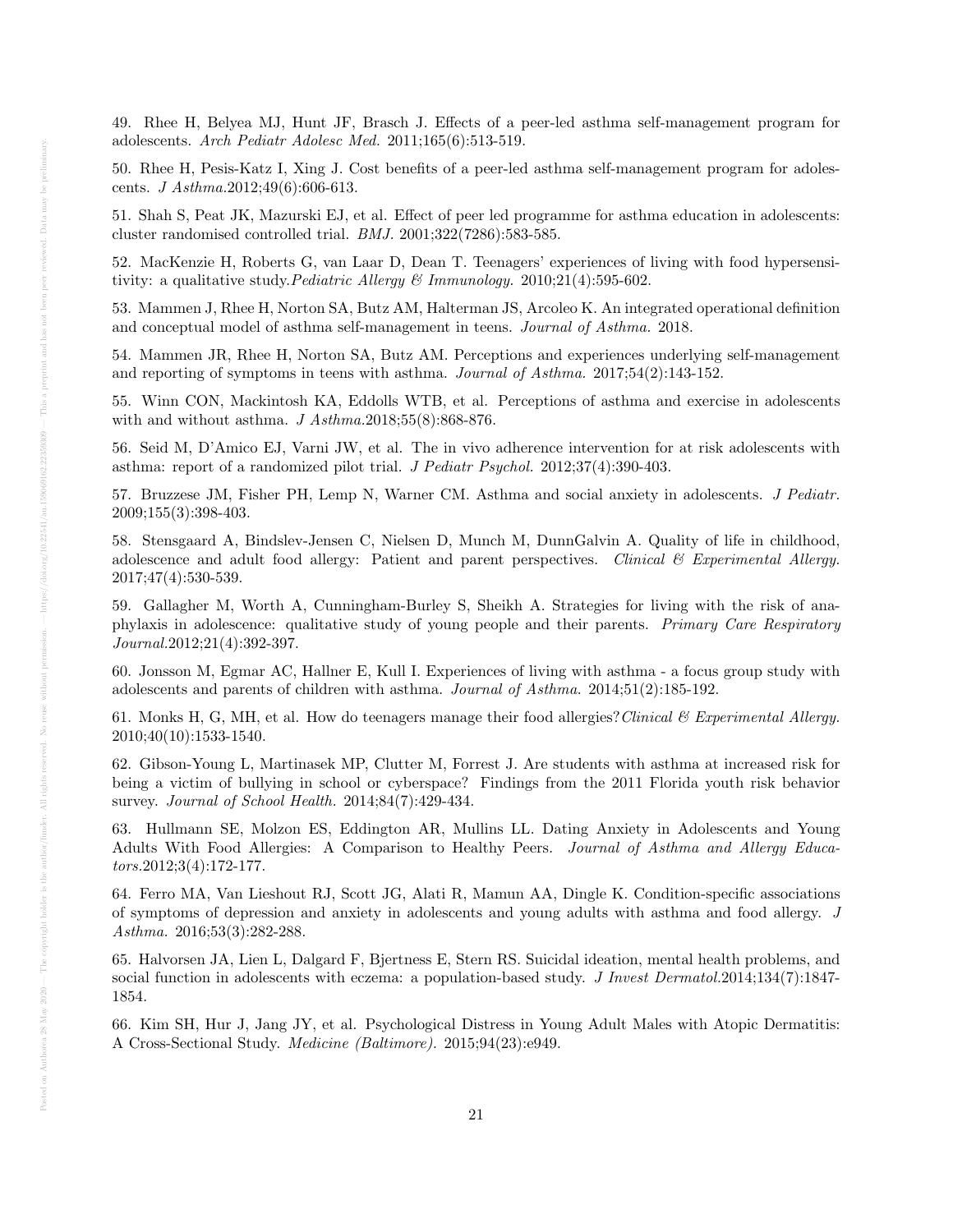67. Lee S, Shin A. Association of atopic dermatitis with depressive symptoms and suicidal behaviors among adolescents in Korea: the 2013 Korean Youth Risk Behavior Survey. BMC Psychiatry. 2017;17(1):3.

68. Lu Y, Ho R, Lim TK, et al. Psychiatric comorbidities in Asian adolescent asthma patients and the contributions of neuroticism and perceived stress. The Journal of adolescent health : official publication of the Society for Adolescent Medicine. 2014;55(2):267-275.

69. Noh HM, Cho JJ, Park YS, Kim JH. The relationship between suicidal behaviors and atopic dermatitis in Korean adolescents. J Health Psychol. 2016;21(10):2183-2194.

70. Polloni L, Ferruzza E, Ronconi L, et al. Mental health and behavior of food-allergic adolescents compared to a healthy matched sample.Ann Allergy Asthma Immunol. 2015;115(2):158-160.

71. Shankar M, Fagnano M, Blaakman SW, Rhee H, Halterman JS. Depressive Symptoms Among Urban Adolescents with Asthma: A Focus for Providers.Academic pediatrics. 2018;20:20.

72. Bruzzese JM, Kingston S, Zhao Y, DiMeglio JS, Cespedes A, George M. Psychological Factors Influencing the Decision of Urban Adolescents With Undiagnosed Asthma to Obtain Medical Care. Journal of Adolescent Health. 2016;59(5):543-548.

73. Bruzzese JM, Reigada LC, Lamm A, et al. Association of Youth and Caregiver Anxiety and Asthma Care Among Urban Young Adolescents.Academic pediatrics. 2016;16(8):792-798.

74. Tiggelman D, van de Ven MO, van Schayck OC, Kleinjan M, Engels RC. The Common Sense Model in early adolescents with asthma: longitudinal relations between illness perceptions, asthma control and emotional problems mediated by coping. Journal of Psychosomatic Research.2014;77(4):309-315.

75. Mielck A, Reitmeir P, Vogelmann M, Leidl R. Impact of educational level on health-related quality of life (HRQL): results from Germany based on the EuroQol 5D (EQ-5D). Eur J Public Health.2013;23(1):45-49.

76. Heyworth IT, Hazell ML, Linehan MF, Frank TL. How do common chronic conditions affect healthrelated quality of life? Br J Gen Pract.2009;59(568):e353-358.

77. Ballardini N, Ostblom E, Wahlgren CF, Kull I. Mild eczema affects self-perceived health among preadolescent girls. Acta Dermato-Venereologica. 2014;94(3):312-316.

78. Braig S, B, t S, et al. Age-specific influence of wheezing phenotypes on pre-adolescent and adolescent health-related quality of life. Pediatric Allergy & Immunology. 2014;25(8):781-787.

79. Sundell K, Bergstrom SE, Hedlin G, Ygge BM, Tunsater A. Quality of life in adolescents with asthma, during the transition period from child to adult. The clinical respiratory journal. 2011;5(4):195-202.

80. Ng MS, Tan S, Chan NH, Foong AY, Koh MJ. Effect of atopic dermatitis on quality of life and its psychosocial impact in Asian adolescents.Australas J Dermatol. 2018;59(2):e114-e117.

81. Stridsman C, Backman H, Eklund BM, Ronmark E, Hedman L. Adolescent girls with asthma have worse asthma control and health-related quality of life than boys-A population based study. Pediatr Pulmonol.2017;52(7):866-872.

82. Hedman L, Stridsman C, Andersson M, Backman H, Jansson SA, Ronmark E. Population-based study shows that teenage girls with asthma had impaired health-related quality of life. Acta Paediatrica, International Journal of Paediatrics. 2017;106(7):1128-1135.

83. Amaral LM, Moratelli L, Palma PV, Leite IC. The quality of life of Brazilian adolescents with asthma: associated clinical and sociodemographic factors. Journal of Asthma. 2014;51(6):660-666.

84. Thabrew H, Goodyear-Smith F. Youth version, Case-finding and Help Assessment Tool (YouthCHAT): An electronic, psychosocial screener for young people with long-term physical conditions. J Paediatr Child Health. 2020;56(1):102-106.